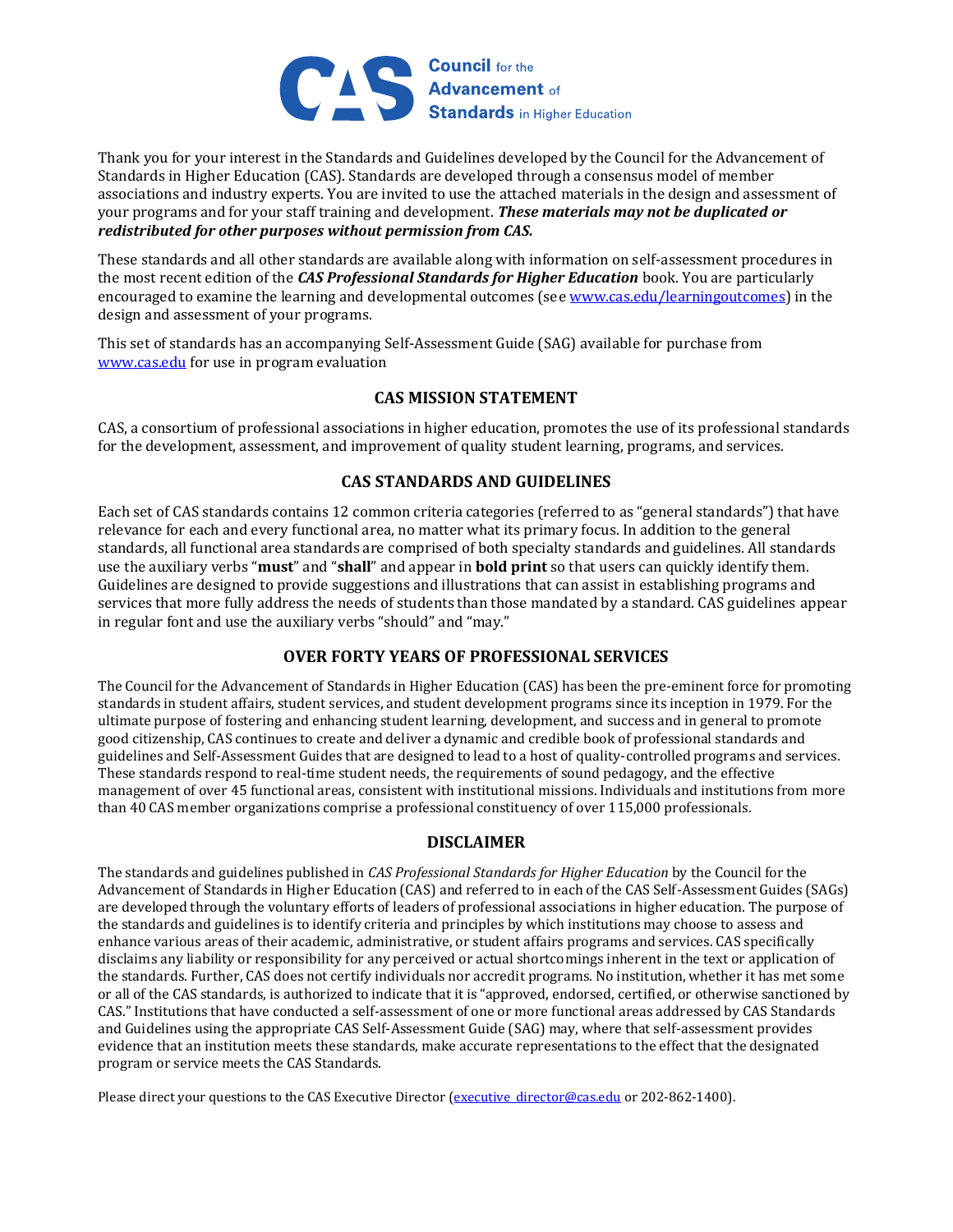

# **ACADEMIC ADVISING PROGRAMS**

CAS Contextual Statement

Academic advising is an essential contributor to the success and persistence of postsecondary students (Klepfer & Hull, 2012; Kot, 2014; O'Banion, 2016). While the organization and delivery of academic advising reflects an institution's culture, values, and practices (Habley, 1997), academic advisors translate and directly influence personal, institutional, and societal success through their practice. Specifically, academic advisors "work with students to enable them to be confident and assertive in their own abilities to learn, generate, and apply new knowledge and to empower them to embrace their own knowing, learning, thinking, and decision making" (White, 2015, p. 272). In this regard, advisors help students "become members of their higher education community, think critically about their roles and responsibilities as students, and prepare to be educated citizens of a democratic society and a global community" (NACADA, 2006, Preamble, para. 7) and "teach students how to make the most of their college experience" (Miller, 2012, para. 1). As higher education curricula grow increasingly complex and constituents demand accountability, stakeholders feel the pressure to make students' academic experience as meaningful as possible. Academic advising professionals must be ready to meet these challenges and embrace advising as an integral part of an institution's educational mission and equal to instruction (White, 2015).

The role and function of academic advising mirrors the growth and changes in higher education (Cook, 2009; Thelin & Hirschy, 2009). In the 1870s, electives introduced in the academic curriculum meant advisors needed "to guide students in the successful pursuit of their chosen paths" (Kuhn, 2008, p. 5). The 1970s ushered in a new era for academic advising with O'Banion and Crookston's (1972, 1994, 2009) articles advocating a developmental academic advising approach. As the colleges and universities grew in student enrollment and academic offerings, it was clear that there was a need for professional staff members to complement faculty and share certain responsibilities, such as academic advising, to support students as they achieved their short and long-term goals (Combs & Gerda, 2016). Today, higher education recognizes more than a dozen relational styles of academic advising (Drake, Jordan, & Miller, 2013). Each approach encourages primary-role, faculty, and peer advisors to help students delineate their academic, career, and life goals and craft the educational plans necessary to complete their postsecondary objectives. These approaches are often customized to meet the diverse needs of today's college student (Drake et al., 2013).

In 1977, the National Academic Advising Association (NACADA) was formed to provide direction and purpose for practicing academic advisors (Grites & Gordon, 2009). Today, NACADA flourishes with more than 13,000 members in over 40 countries. The NACADA *Statement of Core Values* (NACADA, 2017b) offers the ethical principles that guide advising practice. Along with the NACADA *Concept of Academic Advising* (NACADA, 2006), the NACADA *Academic Advising Core Competencies* (2017a), and the CAS Standards, the Core Values serve as a framework all academic advisors can use to examine their professional practice. As advisors examine their practice, the NACADA Core Competencies identify the breadth and depth of this role in facilitating student success. Based on the Core Competencies advisors should understand theories that support student learning, comprehend foundational information that is necessary to guide students as they achieve goals, and develop skills necessary for building productive relationships (NACADA, 2017a). Information on the NACADA resources, programs, and services can be found at www.nacada.ksu.edu.

As academic advising programs respond to a changing postsecondary environment, advising structures employed must include exemplary practices that pay particular attention to key institutional learning outcomes, serve the distinctive needs of a range of student populations, promote national agendas on degree completion (Drake et al., 2013), and contribute to our understanding of the impact of academic advising on student success. In addition, the increasing public attention placed on college completion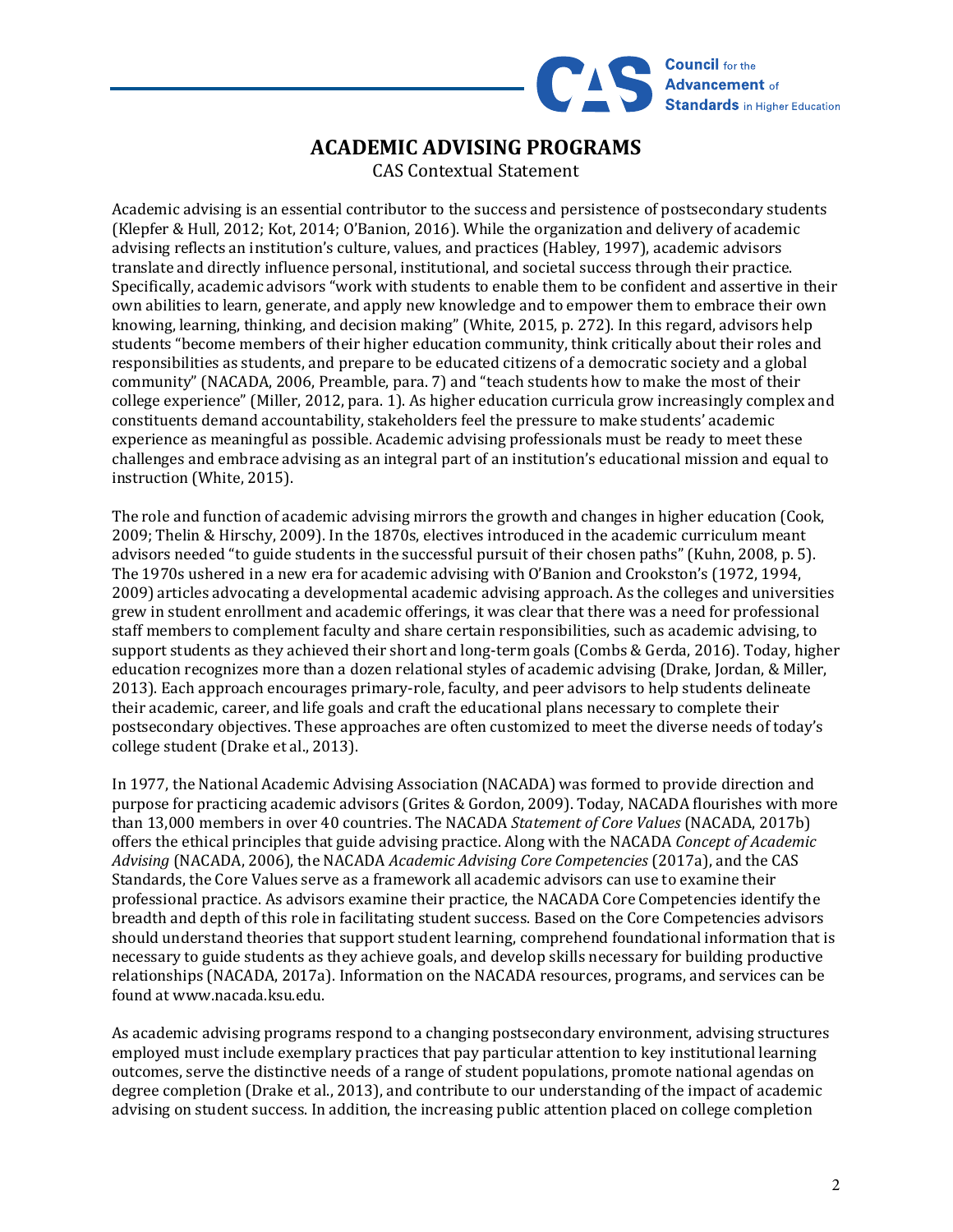

means increased visibility for academic advising. Reports such as *Guided Pathways to Success* (Complete College America, 2013) and *Show Me the Way: The Power of Advising in Community Colleges* (Center for Community College Engagement, 2018) point to the importance of academic advising to student success.

The NACADA *Concept of Academic Advising* (NACADA, 2006) purports that academic advising objectives differ among institutions based upon the particular mission, goals, curriculum, co-curriculum, and assessment methods established for the respective campus (White, 2000). NACADA's intensified research agenda over the past two decades has resulted, in part, in the recognition of the role of effective advising on student retention and persistence. Klepfer and Hull (2012), for example, note "the strength of academic advising as a factor in persistence. College students who reported visiting with advisors frequently had a much greater likelihood of persisting than their peers who never did" (para. 17). In turn, the resulting "intensified focus on advising makes it imperative that we assess our academic advising programs to make sure that students are learning from their advising experiences" (Robbins, 2016). According to NACADA (2018a, 2018b) there has been an increased demand over the past two decades for professional development opportunities on assessment of academic advising, a growing number of NACADA consultations involving assessment of advising, an increase in NACADA Conference presentations concerning assessment of academic advising, and more advising programs initiating assessment processes each year. Further, assessment of student learning and development is a fundamental component of the CAS General Standards (CAS, 2018) as well as the CAS Standards for Academic Advising.

Habley (1994) notes that in fact "academic advising is the only structured service on the campus in which all students have the opportunity for on-going, one-to-one contact with a concerned representative of the institution" (p. 10). Today, advisors utilize many theories and strategies from the social sciences, humanities, and education to inform practice. When applying these paradigms, they foster productive relationships with students in support of their higher education goals. Thus, advisor adherence to CAS Standards advances the common goals of academic advising. Lowenstein (2006) observes that "an excellent advisor does for students' entire education what the excellent teacher does for a course: helps them order the pieces, put them together to make a coherent whole, so that the student experiences the curriculum not as a checklist of discrete, isolated pieces but instead as a unity, a composition of interrelated parts with multiple connections and relationships" (para. 5). Academic advisors meet these obligations through applying frameworks for good practice, including building partnerships with pivotal campus offices such as orientation, first-year student programs, and career services.

As institutions seek to increase and diversify enrollments, academic advisors are vital to ensuring appropriate matriculation and transfer leading to degree completion for all students. The evolving manner by which students complete college degrees, including the blending of courses offered on a variety of campuses and online, places new challenges on academic advisors, who must possess the tools needed to meet the demands of students in virtual space and across multiple institutions (Complete College America, 2013).

A crucial component of the college experience, academic advising encourages students to cultivate meaning in their lives, make significant decisions about their futures, and access institutional resources. There is growing evidence that when practiced with competence and dedication, academic advising is integral to student success, persistence, retention, and completion (Klepfer & Hull, 2012; Kot, 2014; O'Banion, 2016). Therefore, academic advisors must develop the tools and skills necessary to address the many issues that influence student success and do so with respect to the increasing diversity on college and university campuses. The 21st century college student listens as society questions the value of their higher education, engages with social media for resources, and experiences identity development and salience through multiple venues. Therefore, the standards and guidelines in the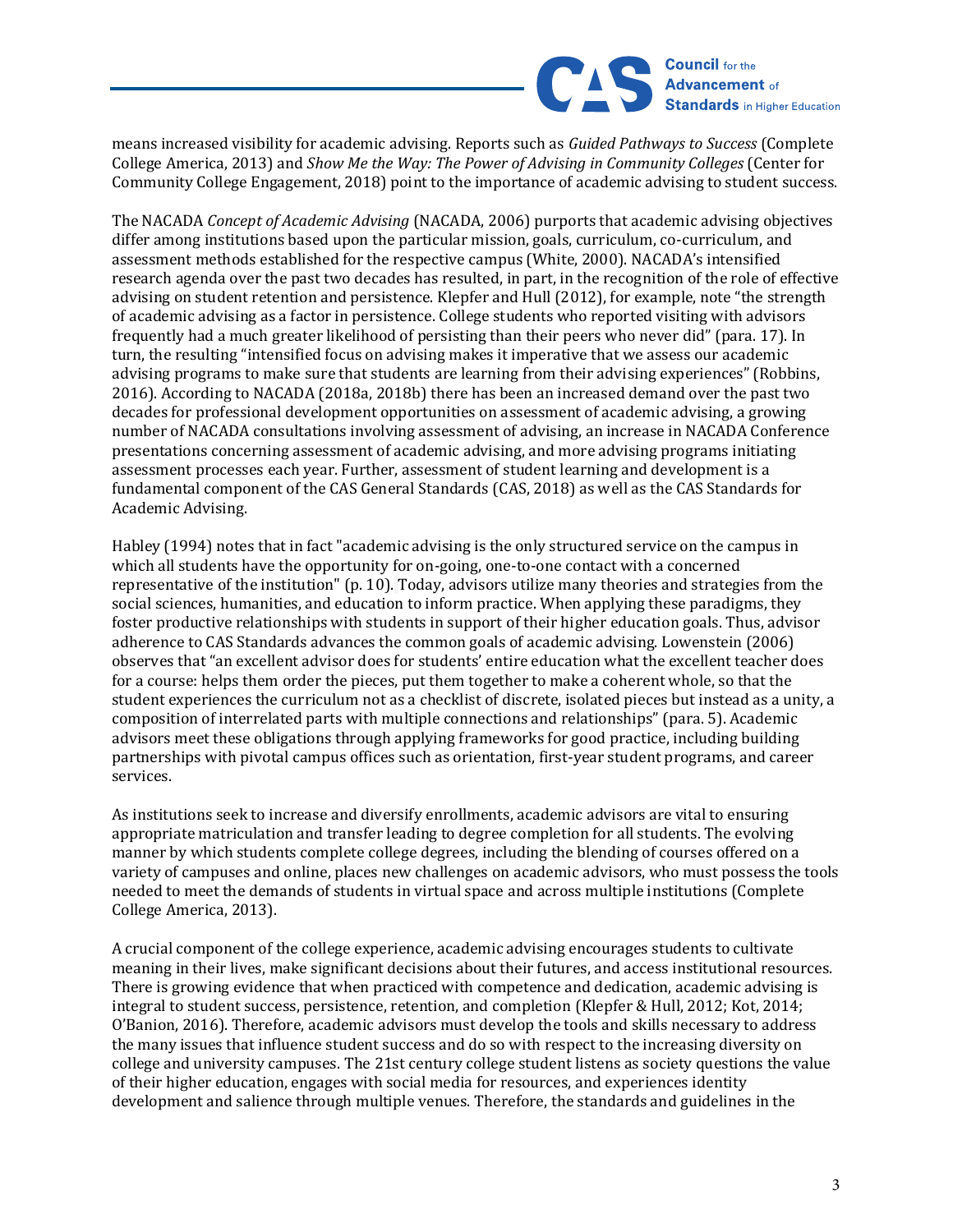

Academic Advising Programs Standards provide a framework for developing strong academic advising programs that support the complexity of the modern student.

## **REFERENCES**

- Center for Community College Student Engagement. (2018). *Show me the way: The power of advising in community colleges*. Austin, TX: The University of Texas at Austin, College of Education, Department of Educational Leadership and Policy, Program in Higher Education Leadership. Retrieved from [http://www.ccsse.org/nr2018/show\\_me\\_the\\_way.pdf](http://www.ccsse.org/nr2018/show_me_the_way.pdf)
- Complete College America. (2013). *Guided pathways to success: Boosting college completion*. Retrieved from <https://completecollege.org/wp-content/uploads/2017/11/GPS-BOOKLET-06-14-FINAL.pdf>
- Commes, M. D. & Gerda, J. J. (2016). A long and honorable history: Student affairs in the United States. In G. S. McClellan, J. Stringer and Associates (Eds.) *The handbook of student affairs administration (4th ed.)* (pp. 3-23). San Francisco, CA: Jossey-Bass.
- Cook, S. (2009). Important developments of academic advising in the United States. *NACADA Journal, 29*(2), 18–40.
- Crookston, B. B. (2009). A developmental view of academic advising as teaching. *NACADA Journal, 29*(1), 78–82.
- (Reprinted from *Journal of College Student Personnel*, 13, 1972, pp. 12-17; *NACADA Journal, 14*(2), 1994, pp. 5–9) Drake, J. K., Jordan, P., & Miller, M. A. (Eds.). (2013). *Academic advising approaches: Strategies that teach students to make the most of college.* San Francisco, CA: Jossey-Bass.
- Grites, T. J., & Gordon, V. N. (2009). The history of NACADA: An amazing journey. *NACADA Journal, 29*(2), 41–55.
- Habley, W. R. (1994). Key Concepts in Academic Advising. In *Summer Institute on Academic Advising Session Guide* (p. 10). Manhattan, KS: National Academic Advising Association.
- Habley, W. R. (1997). Organizational models and institutional advising practices. *NACADA Journal, 17*(2), 39–44.
- Hagen, P. L., Kuhn, T. L., & Padak, G. M. (Eds.). (2010). *Scholarly inquiry in academic advising* (Monograph No. 20). Manhattan, KS: National Academic Advising Association.
- Klepfer, K., & Hull, J. (2012). High school rigor and good advice: Setting up students to succeed (at a glance. Retrieved from <http://www.centerforpubliceducation.org/>
- Kot, F. (2014). The Impact of Centralized Advising on First-Year Academic Performance and Second-Year Enrollment Behavior. *Research in Higher Education, 55*(6), 527-563. Retrieved fro[m http://www.jstor.org/stable/24571798](http://www.jstor.org/stable/24571798)
- Kuhn, T. L. (2008). Historical foundations of academic advising. In V. M. Gordon, W. R. Habley, & T. J. Grites (Eds.), *Academic advising: A comprehensive handbook* (2nd ed.) (pp. 3–6). San Francisco, CA: Jossey-Bass.
- Lowenstein, M. (2006, September). The curriculum of academic advising: What we teach, how we teach, and what students learn. *Proceedings from the Fifth Annual Professional Development Conference on Academic Advising,* Retrieved fro[m www.psu.edu/dus/mentor/proc01ml.htm](http://www.psu.edu/dus/mentor/proc01ml.htm)
- Miller, M. A. (2012). Structuring our conversations: Shifting to four dimensional advising models. In A. Carlstrom (Ed.), *2011 national survey of academic advising.* (Monograph No. 25). Manhattan, KS: NACADA. Retrieved from [http://www.nacada.ksu.edu/Resources/Clearinghouse/View-Articles/Structuring-Our-Conversations-Shifting-to-](http://www.nacada.ksu.edu/Resources/Clearinghouse/View-Articles/Structuring-Our-Conversations-Shifting-to-Four-Dimensional-Advising-Models.aspx)[Four-Dimensional-Advising-Models.aspx](http://www.nacada.ksu.edu/Resources/Clearinghouse/View-Articles/Structuring-Our-Conversations-Shifting-to-Four-Dimensional-Advising-Models.aspx)
- NACADA. (2006). NACADA concept of academic advising. Retrieved from <https://www.nacada.ksu.edu/Resources/Pillars/Concept.aspx>
- NACADA: The Global Community for Academic Advising. (2017a). NACADA academic advising core competencies model. Retrieved fro[m https://www.nacada.ksu.edu/resources/pillars/corecompetencies.aspx](https://www.nacada.ksu.edu/resources/pillars/corecompetencies.aspx)
- NACADA: The Global Community for Academic Advising. (2017b). NACADA core values of academic advising. Retrieved fro[m https://www.nacada.ksu.edu/Resources/Pillars/CoreValues.aspx](https://www.nacada.ksu.edu/Resources/Pillars/CoreValues.aspx)
- NACADA: The Global Community for Academic Advising. (2018a). Academic Advising Speakers and Consultant Service. Data provided 2/1/2018.
- NACADA: The Global Community for Academic Advising. (2018b). NACADA Annual Conference Sessions. Data provided 2/1/2018.
- O'Banion, T. (2009). An academic advising model. *NACADA Journal, 29*(1), 83–89. (Reprinted from Junior College Journal, 42, 1972, pp. 62, 63, 66–69; NACADA Journal, 14[2], 1994, pp. 10–16).
- O'Banion, T. (February 29, 2016). Academic advising on steroids. *Community College Week*. Retrieved from <http://ccweek.com/article-5059-academic-advising-on-steroids.html>
- Robbins, R. (2016). Assessment of academic advising: Gathering outcome evidence and making changes. In T. Grites, M. Miller, and J. Givens Voller (Eds.), *Beyond Foundations: Developing as a Master Advisor* (pp. 289-303). San Francisco: Jossey-Bass.
- Thelin, J. R., & Hirschy, A. S. (2009). College students and the curriculum: The fantastic voyage of higher education, 1636 to the present. *NACADA Journal, 29*(2), 9–17.
- White, E. R. (2000). Developing mission, goals, and objectives for the advising program. In V. N. Gordon & W. R. Habley (Eds.), *Academic advising: A comprehensive handbook* (pp.180-191). San Francisco, CA: Jossey-Bass.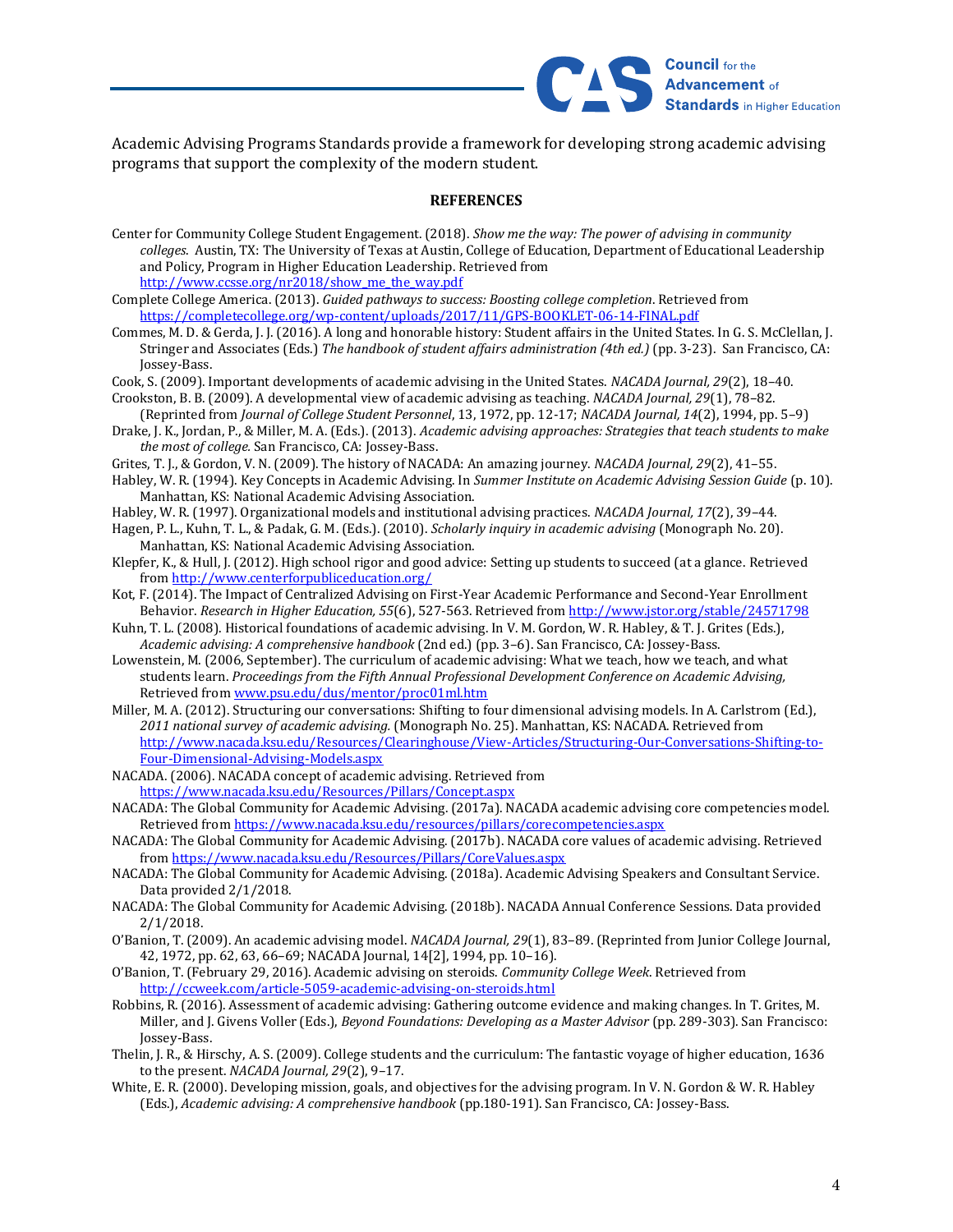

White, E. (2015). Academic advising in higher education: A place at the core. *The Journal of General Education, 64*(4), 263- 277. doi:10.5325/jgeneeduc.64.4.0263

#### **CONTEXTUAL STATEMENT CONTRIBUTORS**

#### *Current Edition*

Sharon A. Aiken-Wisniewski, University of Utah, NACADA Susan M. Campbell, University of Southern Maine, emerita; NACADA Marsha A. Miller, Kansas State University, NACADA Rich Robbins, Bucknell University, NACADA

*Previous Editions* Daniel Bureau, University of Memphis, AFA Jayne K. Drake, Temple University, emerita; NACADA Linda C. Higginson, The Pennsylvania State University, NACADA Marsha A. Miller, Kansas State University, NACADA Charlie Nutt, Kansas State University, NACADA Nancy Vesta, NACADA Eric R. White, Retired, The Pennsylvania State University, NACADA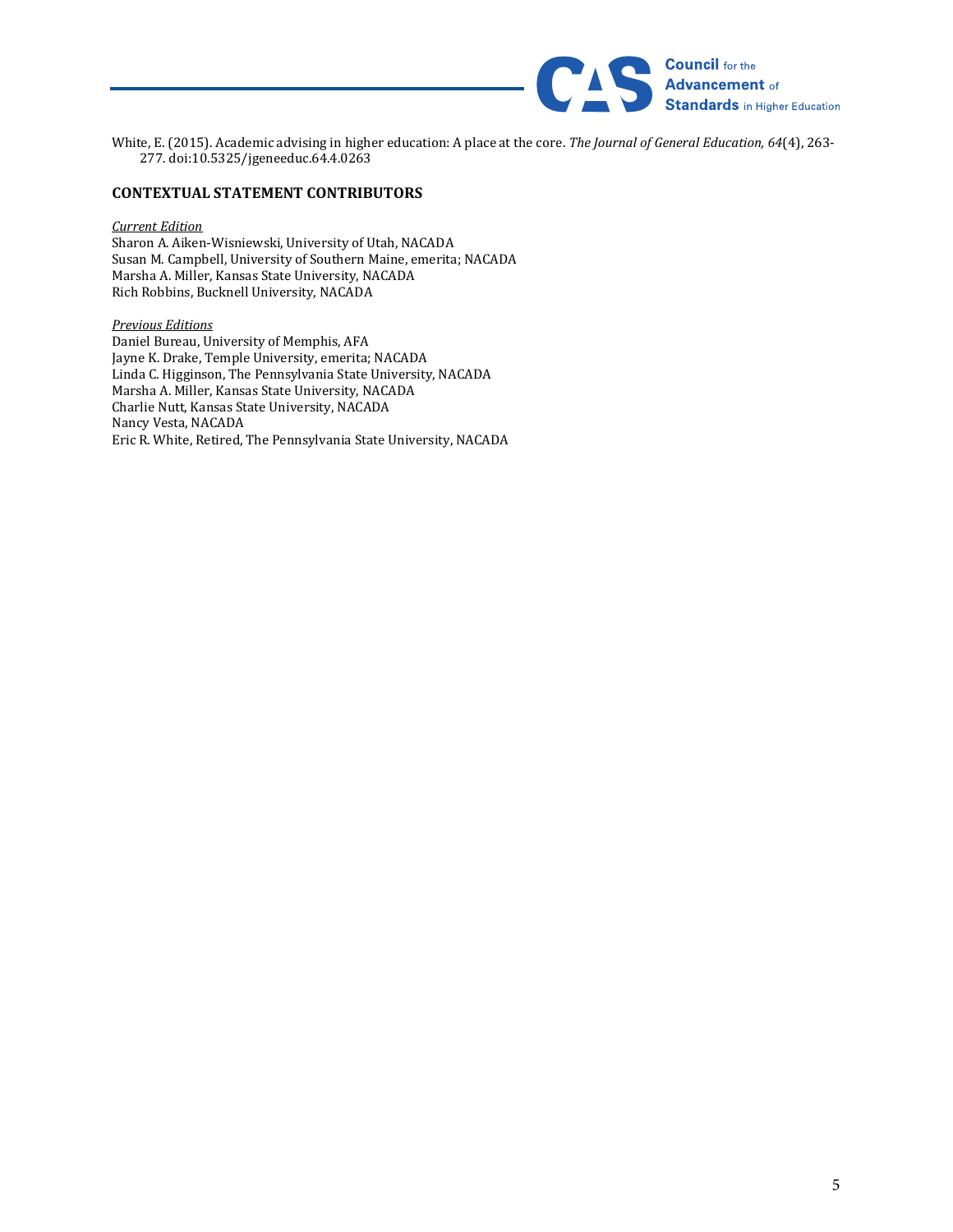

# **ACADEMIC ADVISING PROGRAMS**

CAS Standards and Guidelines

## *Guiding Principle: Students and Their Environments*

## **Part 1. MISSION**

## *1.1 Programs and Services Mission*

**The mission of Academic Advising Programs (AAP) is to assist students as they define, plan, and achieve their educational goals. AAP must advocate for student success and persistence.**

**AAP must develop and define its mission.**

**The AAP mission must be consistent with the mission of the department, college, division, institution, and applicable professional standards.**

**The AAP mission must be appropriate for the institution's students, designated clients, and other constituents.**

**Whether centralized or decentralized in its administration, AAP must advance its mission.**

#### *1.2 Mission Statement*

**AAP must implement, disseminate, regularly review, and update its mission statement.**

**Mission statements must reference student learning, development, and success.**

#### **Part 2. PROGRAM AND SERVICES**

#### *2.1 Program and Services Goals*

**Academic Advising Programs (AAP) must be guided by a set of written goals and objectives that are directly related to the stated mission.**

**The AAP goals must be aligned with institutional priorities and expectations of the functional area.**

**AAP must regularly develop, review, evaluate, and revise its goals.**

**AAP must communicate goals and progress toward achievement to appropriate constituents.**

#### *2.2 Program Information and Services*

**AAP must provide relevant information, services, and resources consistent with its mission and goals.**

#### **AAP advisors must engage students in the shared responsibility of academic advising.**

AAP advisors should offer advising sessions in a format that is

• private and safe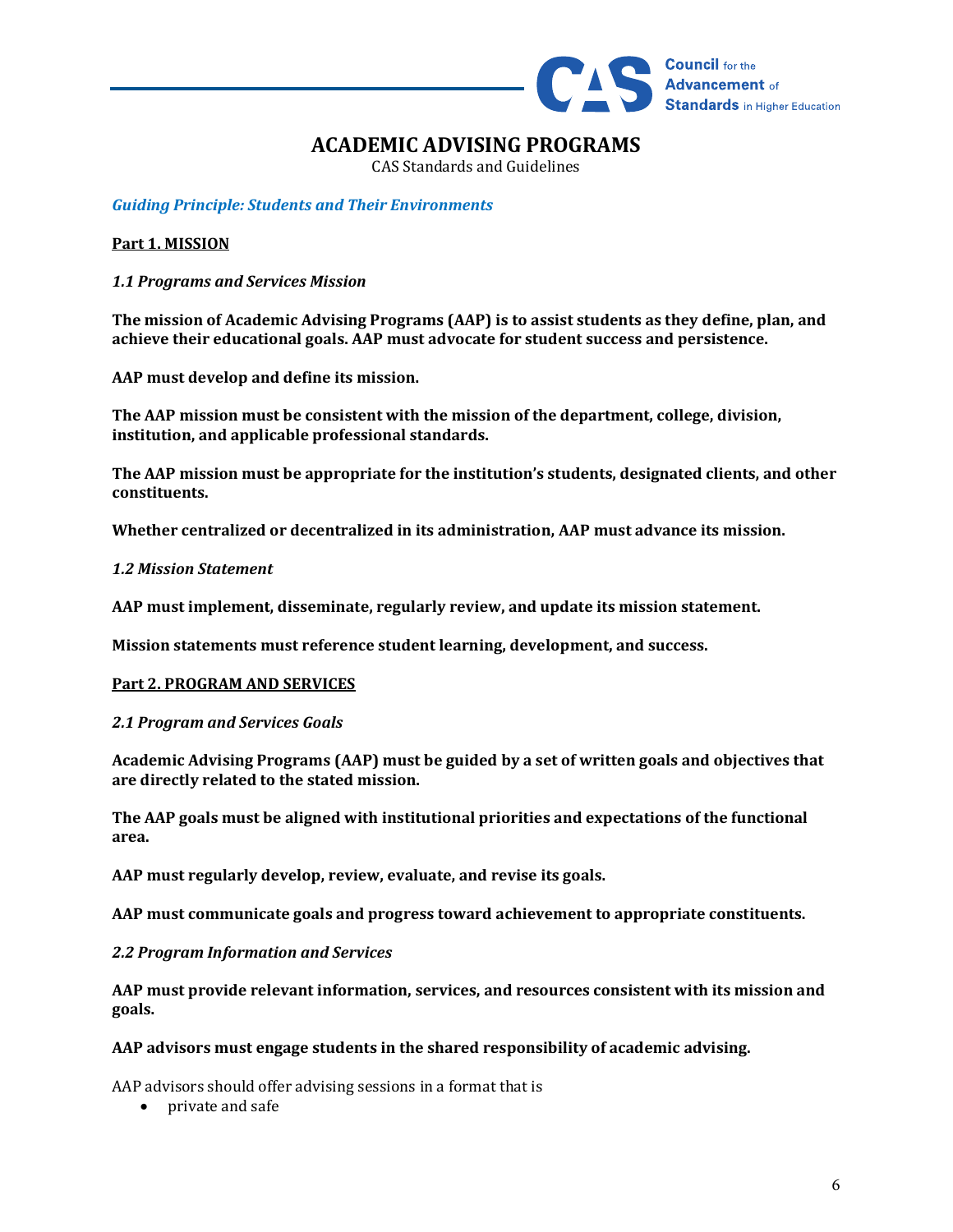

- convenient and accessible to the student, employing the use of electronic and multimedia formats and traditional in-person or telephone interactions as appropriate
- carried out individually or in groups, depending on the needs of the student and always with the student's consent

## **AAP must provide current and accurate advising information.**

**AAP must clarify institutional policies and procedures for students.**

**AAP must raise awareness of institutional and community resources and services for students.**

**AAP must monitor academic progress, proactively identify academically at-risk students, and connect those students with appropriate resources to facilitate student success.**

**AAP must develop and implement strategies for outreach and promotion.**

**AAP must promote the program such that the campus community can identify the individual or group coordinating academic advising.**

**AAP must clearly delineate, publish, and disseminate information about specific advisor responsibilities to the campus community.**

## *2.3 Program Structure and Framework*

**AAP must have clearly stated, current, relevant, and documented**

- **goals and outcomes**
- **policies and procedures**
- **responsibilities and performance expectations for personnel**
- **organizational charts demonstrating clear channels of authority**

## **AAP must be purposefully structured and resourced to balance efficiency and effectiveness and to achieve programmatic and student learning and development outcomes.**

The specific model used for AAP should be consistent with the mission, structure, and resources of the institution.

AAP may be a centralized or decentralized function with a variety of employees throughout the institution assuming responsibilities.

## **AAP must provide adequate resources to ensure that academic advising caseloads are consistent with the institutional mission and stated goals.**

Factors that affect determination of advising caseloads include mode of delivery, advising approach used, additional advisor responsibilities, student needs, and time required for this activity.

The academic status of the student being advised should be taken into consideration when determining caseloads. Specific students groups (e.g., undecided students or students on academic probation) may require more advising time than upper-division students who have declared their majors.

Workloads should reflect that advisors may work with students not officially assigned to them and that advising related responsibilities may extend beyond direct contact with students.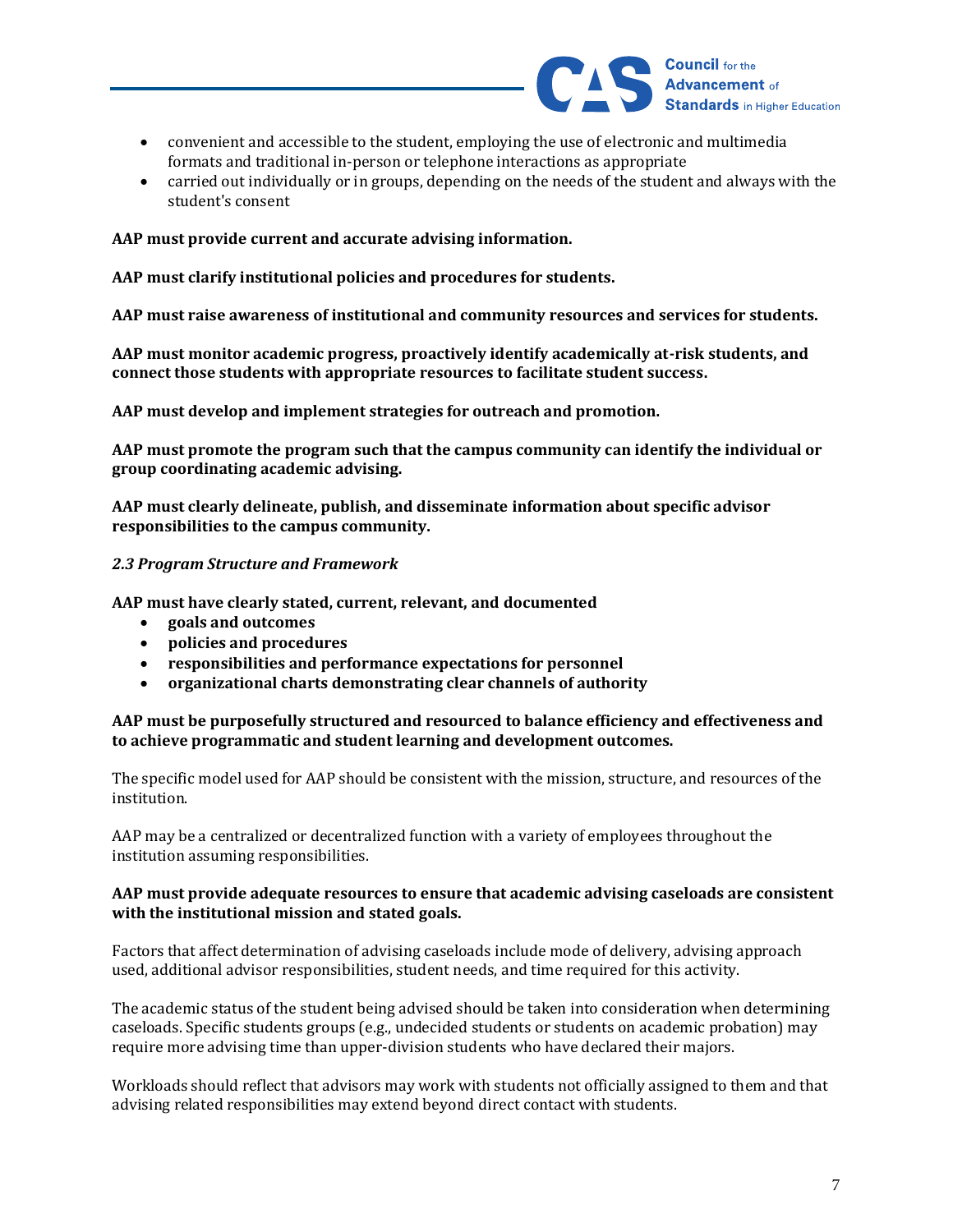

**Regardless of organizational structures, AAP must work in close consultation and collaboration with others with expertise and resources to meet the needs and interests of students and designated clients.**

**AAP must collaborate with colleagues and departments across the institution to promote student learning, development, and success.**

## *2.4 Program Design*

**AAP must be intentionally designed to**

- **achieve predetermined student learning and development outcomes**
- **incorporate research and theories on student learning, development, and success**
- **respond to needs of individuals, constituents, and populations with distinct needs**
- **ensure access for students and designated clients**

**AAP must provide the same quality of academic advising and in the appropriate accessible forums to distance learners as it does to students on campus.**

**AAP must make advising available to students throughout their time at the institution.**

## **Part 3. STUDENT LEARNING, DEVELOPMENT, AND SUCCESS**

*3.1 Program Contribution to Student Learning, Development, and Success*

**Academic Advising Programs (AAP) must contribute to students' formal education, which includes both curricular and co-curricular experiences.**

**AAP must promote student learning, development, and personal growth to encourage selfsufficiency.**

**AAP must contribute to students' progression and timely completion of educational goals.**

**AAP must assist students in identifying the realistic timeframe to complete their educational goals and support their efforts.**

**AAP must help students and designated clients prepare for their careers and meaningful contributions to society.**

**AAP must provide opportunities that help inform student choices and decisions about academic work and about educational, career, and life goals.** 

**AAP must support students, on an ongoing basis, as they establish and evaluate their educational, career, and life goals.**

AAP advisors should inform students that the ultimate responsibility for making decisions about educational plans and life goals rests with the individual student.

#### **AAP must work with the institution to identify relevant and desirable student success outcomes.**

**AAP must advocate for appropriate resources to facilitate student success.**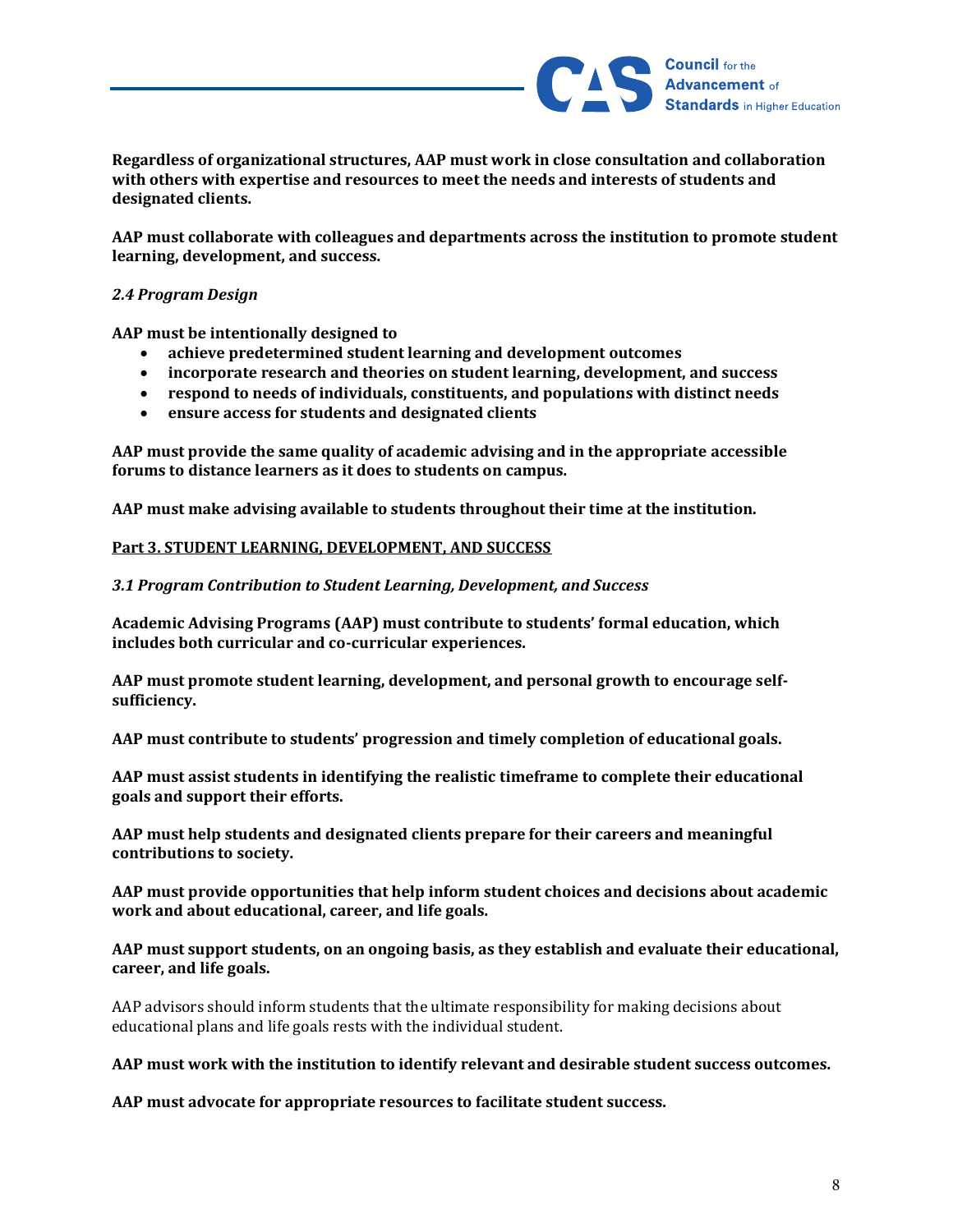

**AAP must identify relevant and desirable student learning and development outcomes.**

**AAP must implement strategies and tactics to achieve these outcomes.**

**When institutional policy or process interferes with students' learning and development, AAP must advocate for change using appropriate institutional means.**

## *3.2 Student Learning and Development Domains and Dimensions*

**AAP must align predetermined student learning and development outcomes with the CAS learning outcomes model or other recognized student learning and development models.**

## **AAP must align predetermined student learning and development outcomes with the institutional framework for student outcomes.**

The CAS student learning and development outcomes model includes six broad categories (called domains), meant to identify the aspects of learning experienced by students through engaging with programs, disciplines, or other learning opportunities. The domains are further clarified through dimensions. The dimensions of student learning and development allow for a more focused assessment approach and opportunities for alignment with institutional mission and priorities.

Domain: knowledge acquisition, integration, construction, and application

• Dimensions: understanding knowledge from a range of disciplines; connecting knowledge to other knowledge, ideas, and experiences; constructing knowledge; and relating knowledge to daily life

Domain: cognitive complexity

• Dimensions: critical thinking, reflective thinking, effective reasoning, and creativity

Domain: intrapersonal development

• Dimensions: realistic self-appraisal, self-understanding, and self-respect; identity development; commitment to ethics and integrity; and spiritual awareness

Domain: interpersonal competence

• Dimensions: meaningful relationships, interdependence, collaboration, and effective leadership

Domain: humanitarianism and civic engagement

• Dimensions: understanding and appreciation of cultural and human differences, social responsibility, global perspective, and sense of civic responsibility

Domain: practical competence

• Dimensions: pursuing goals, communicating effectively, technical competence, managing personal affairs, managing career development, demonstrating professionalism, maintaining health and wellness, and living a purposeful and satisfying life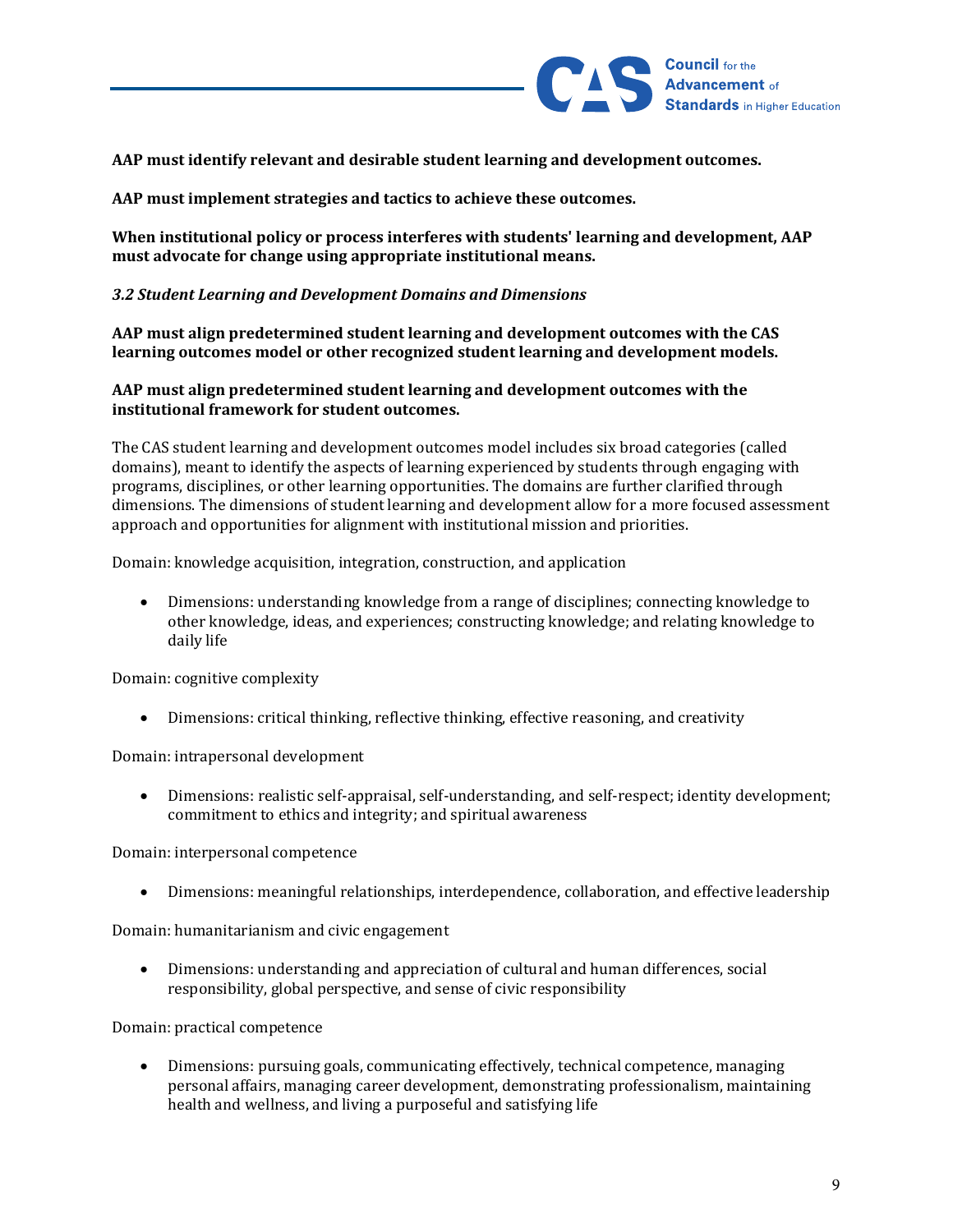

[Learning and Development Outcomes: See the Council for the Advancement of Standards Student Learning and Development Outcomes [\(www.cas.edu/learningoutcomes\)](http://www.cas.edu/learningoutcomes) for examples of outcomes related to these domains and dimensions.]

## *3.3 Assessment of Student Learning and Development*

**AAP must assess the student learning and development outcome domains and dimensions relevant to the functional area.**

**AAP must provide evidence of the extent to which student learning and development outcomes are achieved.**

**AAP must provide evidence of the extent to which student success outcomes are achieved.**

**AAP must use evidence to create strategies for improving student learning, development, and success.**

#### **Part 4. ASSESSMENT**

## *4.1 Establishing a Culture of Assessment*

**Academic Advising Programs (AAP) must develop assessment plans and processes that document progress toward achievement of mission, goals, outcomes, and objectives.**

**AAP must design assessment plans that incorporate an ongoing cycle of assessment activities.**

**AAP must have fiscal, human, professional development, and technological resources to develop and implement assessment plans.**

#### *4.2 Program Goals, Outcomes, and Objectives*

**AAP must identify goals, outcomes, and objectives to guide its work.**

**AAP must identify assessment methods that will allow for the collection of relevant data on its goals, outcomes, and objectives.**

**When collaborating with other departments on assessment activities, these activities must be consistent with the AAP mission and assessment plan.**

#### *4.3 Assessment Plan and Process*

**AAP must structure assessment initiatives using the steps of the assessment cycle:**

- **set program goals, outcomes, and objectives**
- **develop and implement assessment plan**
- **review and interpret findings**
- **develop a plan for data use, continuous improvement, and reassessment**
- **implement an improvement plan**
- **review and monitor changes that have been made**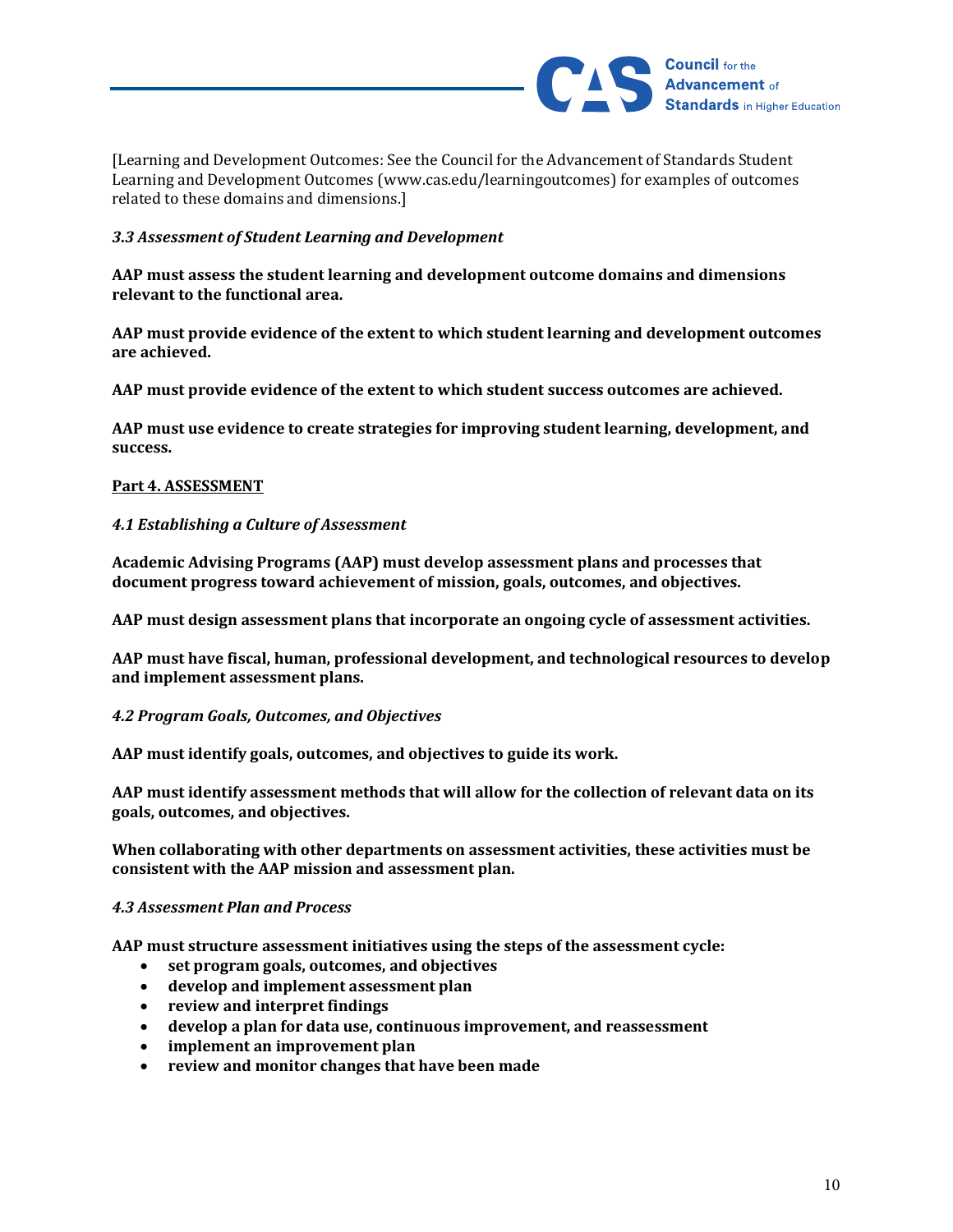

**AAP must implement the assessment process with methods that reflect universal design principles.**

**AAP must employ ethical practices in the assessment process.**

**AAP must implement assessment processes in a way that is culturally responsive, inclusive, and equitable.**

**AAP must engage students, faculty, staff, administrators, and other relevant constituents in assessment activities.**

#### *4.4 Gathering Evidence*

**AAP must identify priorities for assessment, including both formative and summative approaches.**

**AAP must employ multiple methods and measures of data collection.**

**AAP must develop manageable processes for gathering, interpreting, and evaluating data.**

**AAP must adhere to institutional policies related to data access and management.**

**AAP must ensure measures and methods are rigorous and reflect characteristics of validity, reliability, and trustworthiness.**

## *4.5 Review and Interpret Findings*

**AAP must use methods to analyze and interpret data that correspond with objectives and questions considered within overall assessment goals.**

**AAP must disaggregate data to address the objectives and questions considered in the assessment project.**

#### *4.6 Reporting Results and Implementing Improvement*

**AAP must use assessment results to demonstrate student learning, development, and success.**

**AAP must use assessment results to demonstrate effectiveness and continuous improvement.**

**AAP must use evidence from assessment activities to inform decision-making and planning for continuous improvement.**

**AAP must monitor improvements implemented based on assessment results.**

**AAP must apply results for future planning.**

**AAP must inform constituents of assessment results and how data have been used for continuous improvement.**

**AAP must distribute relevant data regarding student needs, preferences, and performance for use in institutional decisions and policy.**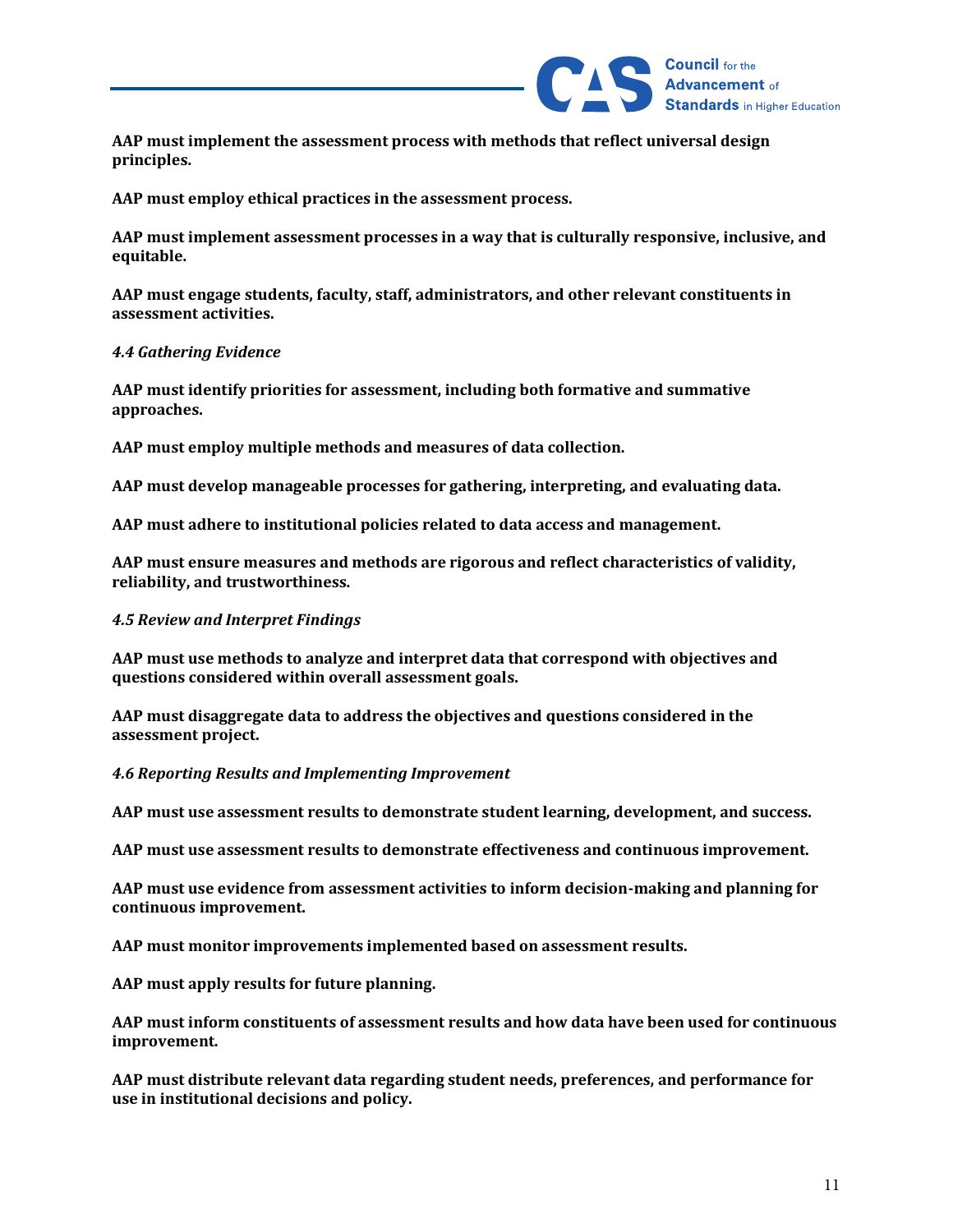

## *Guiding Principle: Advocating for Diverse, Equitable, and Inclusive Communities*

## **Part 5. ACCESS, EQUITY, DIVERSITY, AND INCLUSION**

## *5.1 Inclusive and Equitable Educational and Work Environments*

**Within the context of each institution's mission and in accordance with institutional policies and applicable codes and laws, Academic Advising Programs (AAP) must create and maintain educational and work environments for students, faculty, staff, administrators, designated clients, and other constituents that are welcoming, accessible, inclusive, equitable, and free from bias or harassment.**

**AAP must not discriminate on the basis of race; color; national origin; sex; disability; age; cultural identity; ethnicity; nationality; citizenship; family educational history (e.g., first generation to attend college); political affiliation; religious affiliation; sexual orientation; gender identity and expression; marital, family, social, economic, place of residence, or veteran status; or any other basis included in codes, laws, and institutional policies.**

## *5.2 Organizational Aspects of Access, Equity, Diversity, and Inclusion*

**AAP must provide equitable access to facilities and resources for all constituents.**

**AAP must respond to the needs of all constituents when establishing hours of operation and developing methods for delivering programs, services, and resources.**

**AAP must identify and address actions, policies, and structures within its operation that perpetuate systems of privilege and oppression.**

#### *5.3 Advocating for Access, Equity, Diversity, and Inclusion*

**AAP must advocate for accessible facilities and resources, and address issues that impede access.**

**AAP must advocate for inclusion, multiculturalism, and social justice within the institution.**

**AAP must enact culturally responsive, inclusive, respectful, and equitable practices in the provision of services.**

**AAP must develop plans for ongoing professional development on cultural competence and workplace inclusion.**

#### *5.4 Implementing Access, Equity, Diversity, and Inclusion*

**AAP must establish goals for access, equity, diversity, and inclusion.**

**AAP must address the characteristics and needs of diverse constituents when establishing and implementing culturally relevant and inclusive programs, services, policies, procedures, and practices.**

**AAP must ensure that personnel are trained in diversity, equity, access, and inclusion and are held accountable for applying the training to its work.**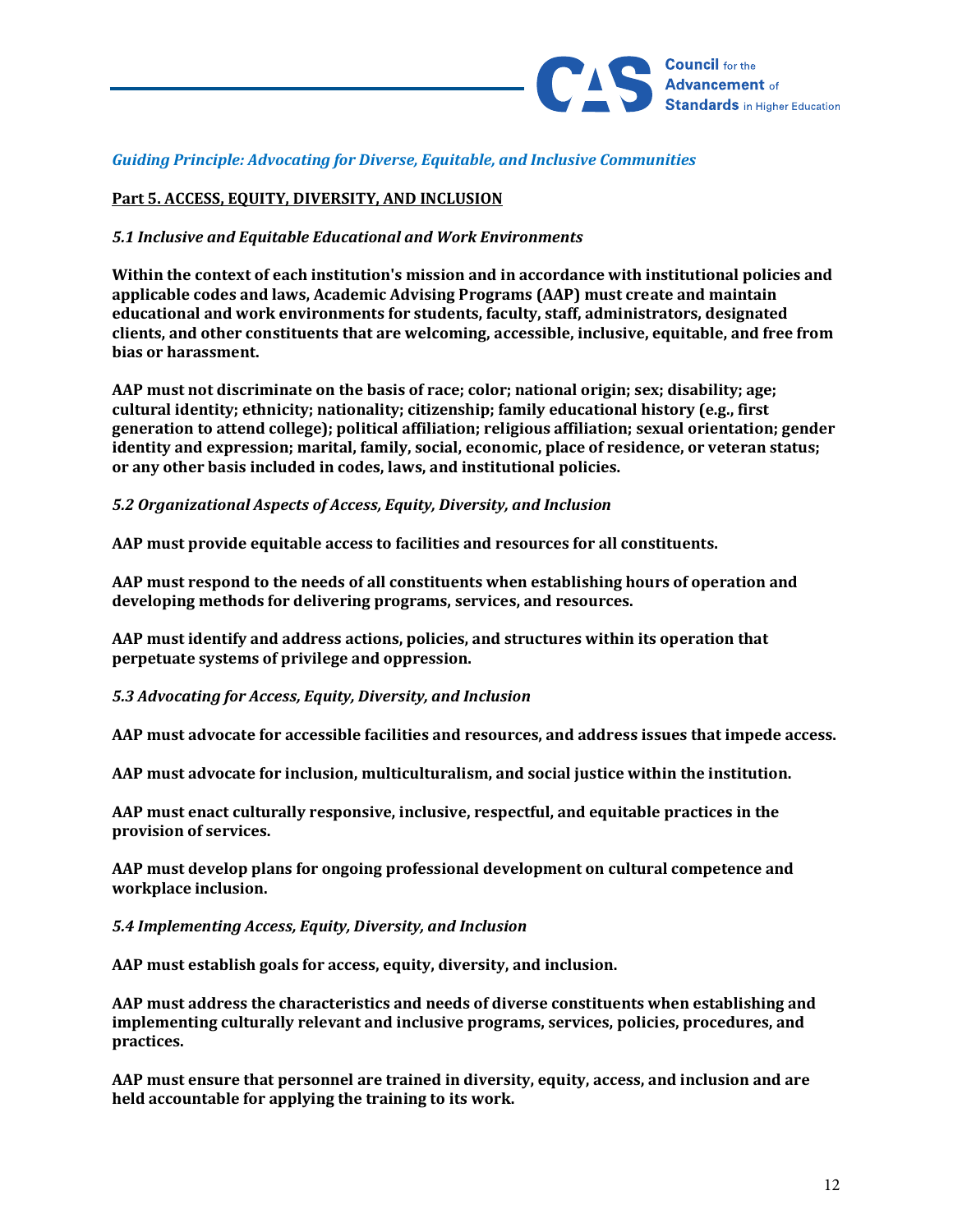

**AAP must have an established protocol for, and foster expectation of, bias incident reporting.**

**Personnel within AAP must cultivate understanding of identity, culture, self-expression, and heritage.**

**Personnel within AAP must promote respect for commonalities and differences among people within their historical and cultural contexts.**

**When educational and/or workplace accommodations are requested, AAP must provide individuals with an interactive process to determine reasonable accommodations.**

## *Guiding Principle: Organization, Leadership, and Human Resources*

## **Part 6. LEADERSHIP, MANAGEMENT, AND SUPERVISION**

#### *6.1 Leadership*

**Academic Advising Programs (AAP) leaders must model ethical behavior and demonstrate alignment with institutional mission, goals, and ethical practices.**

**Leaders with organizational authority for AAP must provide management and supervision as well as lead strategic planning and program advancement.**

#### **AAP leaders must**

- **create a vision for the functional area**
- **communicate goals**
- **model and expect commitment**
- **build teams, coalitions, and alliances**
- **influence others to contribute to the effectiveness and success of the unit**
- **advance diversity, equity, access and inclusion goals in the workplace**
- **incorporate data and information in decision making**
- **develop a risk management plan for the organization**
- **incorporate sustainable practices in the design of programs, services, and facilities**
- **develop and empower new leaders from within the organization**
- **collaborate with colleagues and departments across the institution**
- **adhere to organizational constraints**

**AAP leaders must advance the functional area by**

- **advocating for and actively promoting the functional area's mission and goals**
- **communicating with constituents about current issues affecting the profession**
- **identifying and addressing individual, organizational, and environmental conditions that foster or inhibit mission achievement**
- **facilitating discussion and decisions regarding program advancement**
- **advocating for representation in strategic planning processes at departmental, divisional, and institutional levels**

#### *6.2 Management*

#### **AAP managers must**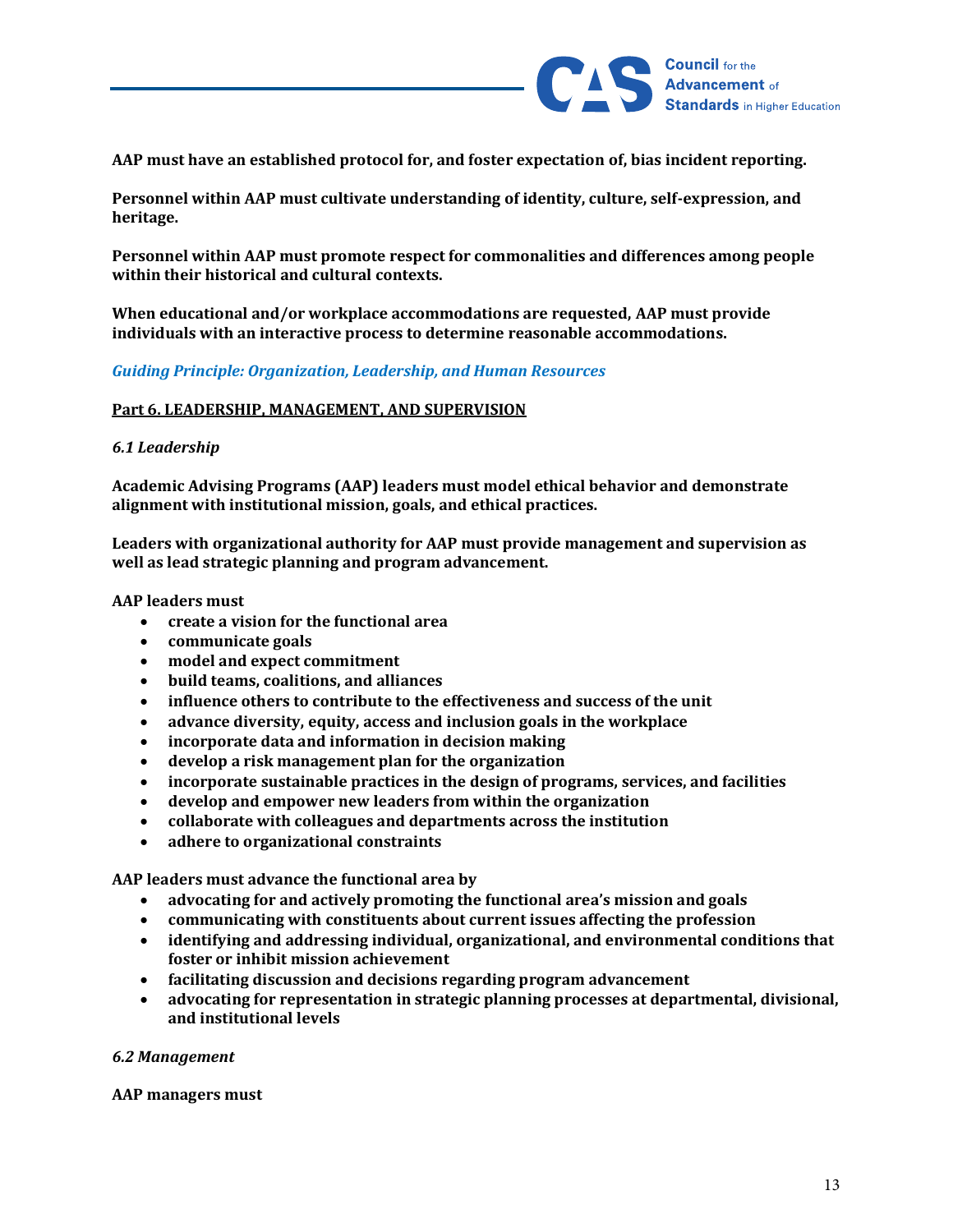

- **be empowered to demonstrate effective management**
- **plan, allocate, and monitor the use of fiscal, physical, human, intellectual, and technological resources**
- **develop plans for scholarship, leadership, and service to the institution and the profession**
- **engage diverse perspectives from within and outside the unit to inform decision making**

## *6.3 Supervision*

**AAP supervisors must**

- **incorporate institutional policies and procedures in the development of strategies for recruitment, selection, professional development, supervision, performance planning, succession planning, evaluation, recognition, and reward of personnel**
- **consult with institutional HR personnel to access and receive education and training that influence successful performance of personnel**
- **provide feedback on personnel performance**
- **identify and resolve workplace conflict**
- **follow institutional policies for addressing complaints**
- **provide reports and activity updates to management**
- **work with personnel to develop plans for scholarship, leadership, and service to the profession and institution**
- **provide supervision and support so that personnel may complete assigned tasks**

## *6.4 Strategic Planning*

**AAP leaders, managers, and supervisors must facilitate ongoing strategic planning processes that**

- **facilitate continuous development, implementation, assessment, and evaluation of program effectiveness and goal attainment congruent with institutional mission and ongoing planning efforts**
- **support ongoing assessment activities that improve student learning, development, and success**
- **utilize philosophies, principles, and values that guide the work of the functional area**
- **promote environments that provide opportunities for student learning, development, and success**
- **develop, adapt, and improve programs and services in response to the needs of changing environments, populations served, and evolving institutional priorities**
- **engage many diverse constituents and perspectives from within and outside the unit to inform the development and implementation of the planning process**
- **result in a vision and mission that drive short- and long-term planning**
- **set goals and objectives based on the needs of the populations served, intended student learning and development outcomes, and program outcomes**

## **Part 7. HUMAN RESOURCES**

## *7.1 Staffing and Support*

**Academic Advising Programs (AAP) must identify the level of staffing necessary to achieve its mission and goals.**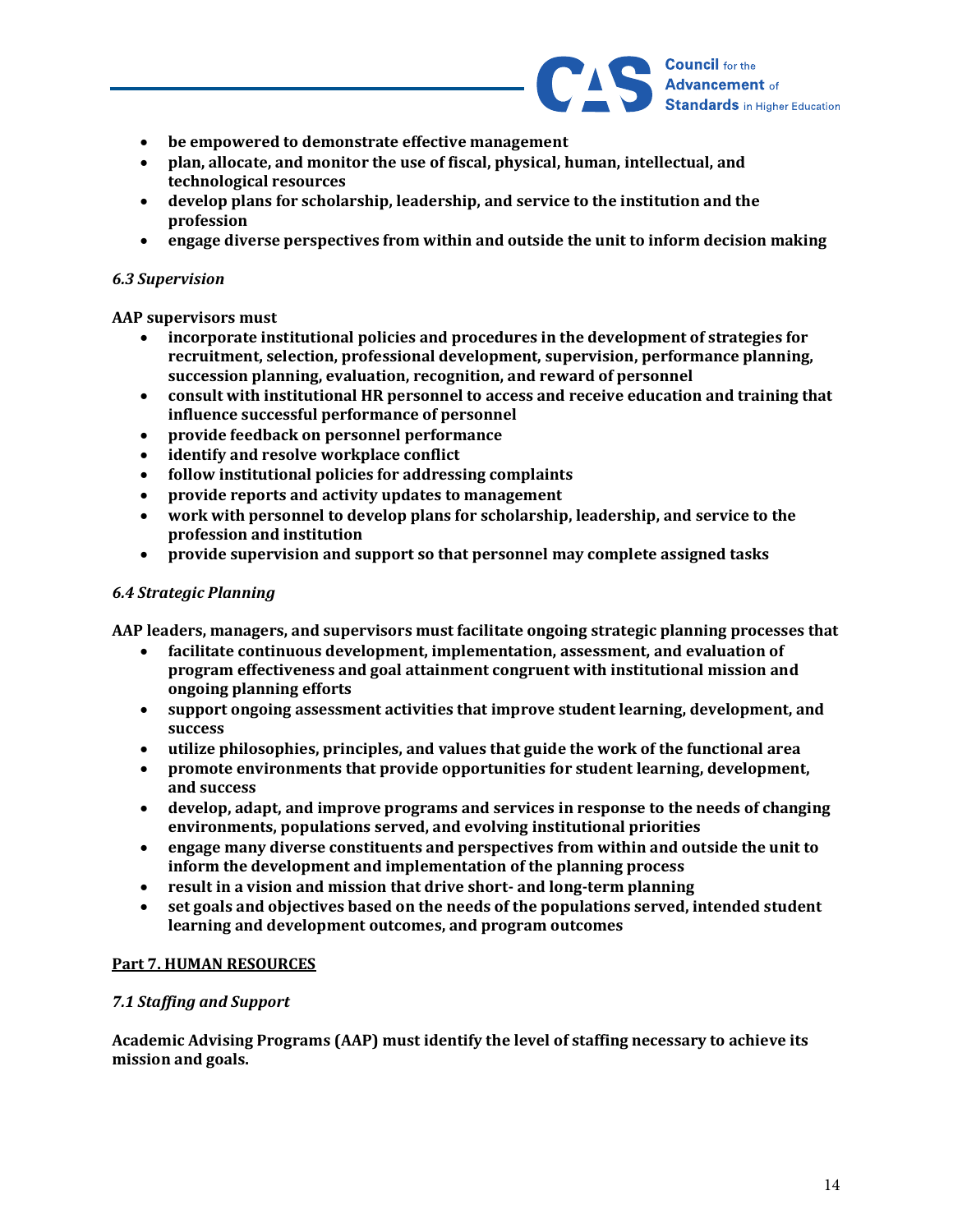

**AAP must be staffed by individuals qualified to accomplish its mission and goals. Personnel include full-time and/or part-time faculty, staff, administrators, and paraprofessionals (e.g., student employees, interns, graduate assistants, and volunteers).**

**AAP must have access to technical and support personnel to accomplish its mission.**

# **Advisors must have an opportunity to determine and articulate the need for administrative, technological, and executive support of advising.**

Support personnel and technical staff responsibilities may include:

- maintaining student records
- organizing resource materials
- receiving students
- making appointments
- handling correspondence
- meeting other operational needs
- assisting with research, data collection, systems development, and special projects

## **AAP professional personnel either must hold an earned graduate or professional degree in a field relevant to their position or must possess an appropriate combination of educational credentials and related work experience.**

AAP personnel may be full-time or part-time professionals for whom advising is a primary or secondary function; they also may be faculty members whose responsibilities include advising.

# *7.2 Employment Practices*

**AAP must establish procedures and expectations for personnel recruitment, selection, training, supervision, performance, and evaluation.**

**AAP leaders must**

- **ensure that all personnel have written position descriptions**
- **regularly review position descriptions**
- **maintain copies of up-to-date resumes/curriculum vitae for all currently employed personnel**
- **implement recruitment and selection/hiring strategies that demonstrate a deliberate effort to diversify the workforce**
- **develop promotion practices that are fair, inclusive, proactive, and non-discriminatory**

**AAP leaders must establish, in partnership with personnel and aligned with institutional policies, work arrangements (e.g., schedules, remote work) that achieve department objectives.**

**Personnel within AAP must have written performance goals, objectives, and outcomes for each performance cycle to be used to plan, review, and evaluate work and performance. The performance plan must be updated regularly to reflect changes during the performance cycle.**

**Results of individual personnel evaluations must be used to recognize personnel performance, address performance issues, implement individual and/or collective personnel development and training programs, and inform the assessment of AAP.** 

## *7.3 Personnel Training and Development*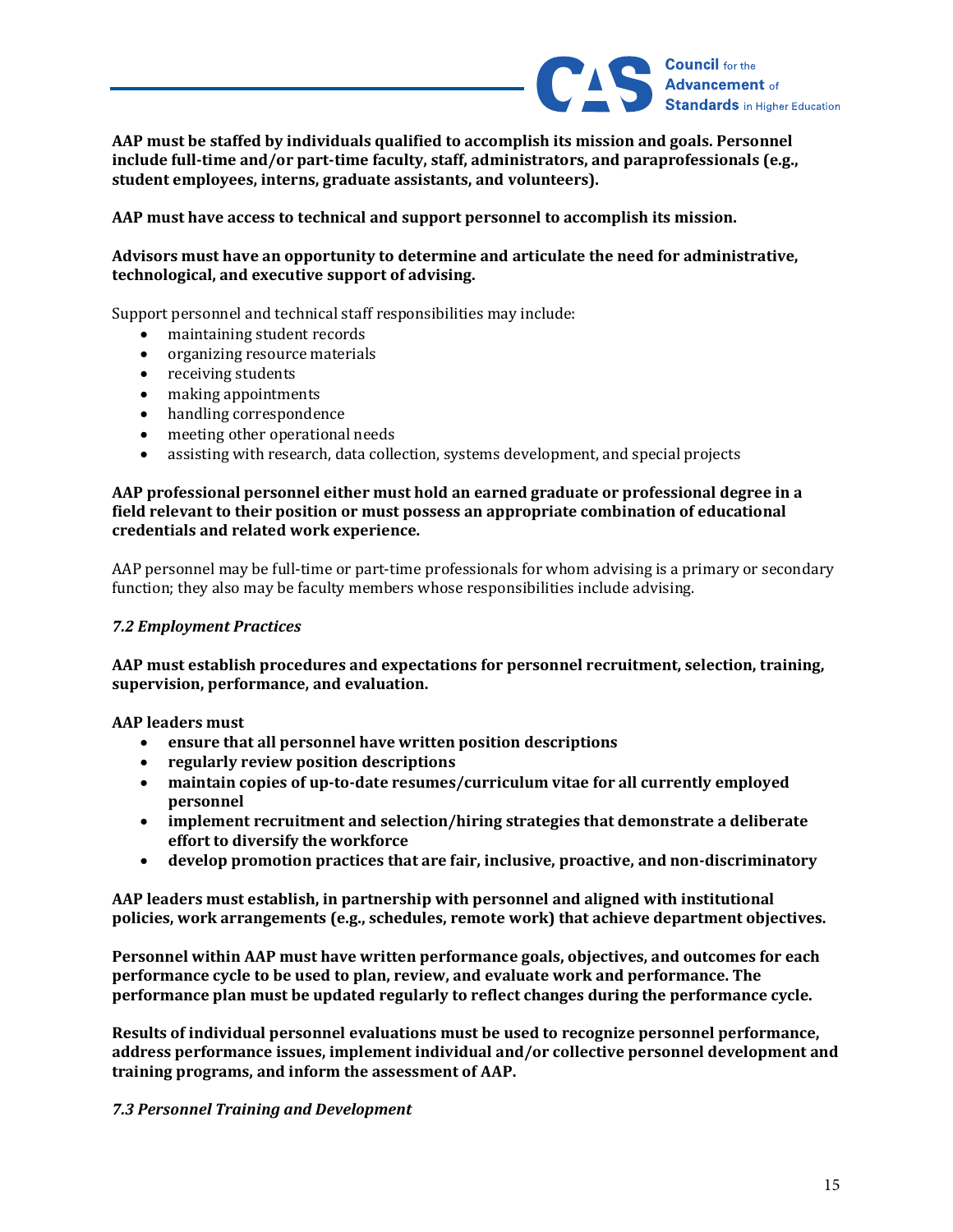

**AAP personnel must receive training when hired and professional development throughout their employment.**

**AAP personnel must engage in continuing professional development activities to keep abreast of the research, theories, legislation, policies, and advancements that affect its programs and services.**

Continuing and regular professional development should address

- theories of student development, student learning, career development, and other relevant theories
- academic advising approaches and best practices
- research, assessment, and evaluation processes
- widely adopted purposes of academic advising and its relevance to student success at the institution
- strategies that contribute to achievement of student learning outcomes
- academic policies and procedures, including institutional transfer policies and curricular changes
- ethical and legal issues including U.S. Family Education and Records Privacy Act (FERPA)/Canadian Freedom of Information and Protection of Privacy (FOIPP) and other privacy laws and policies
- technology and software training (e.g., to perform degree audits, web registrations)
- comprehensive knowledge of the institution's programs, academic requirements, policies and procedures, majors, minors, and certificate programs
- institutional and community resources and services (e.g., research opportunities, career services, internship opportunities, counseling and health services, tutorial services)
- non-discrimination and accommodations laws and directives (e.g., Americans with Disabilities Act (ADA)/Canadian Human Rights Act)
- strategies for building strong relationships and connections with students from diverse backgrounds through a variety of advising interactions

**AAP must provide personnel with appropriate professional development opportunities or resources that facilitate individual professional development goals and improve competence, skills, and leadership capacity.**

**AAP must support learning and professional development for those involved in delivery of academic advising.**

**AAP personnel must have access to resources and receive specific training on policies, procedures, and laws related to**

- **the programs and services they support**
- **privacy and confidentiality**
- **student records and sensitive institutional information**
- **systems and technologies necessary to perform their assigned responsibilities**
- **sexual misconduct, harassment, and workplace violence**

**AAP personnel must be trained on how to recognize and address systems of oppression in the workplace and facilitate a welcoming, inclusive work environment.**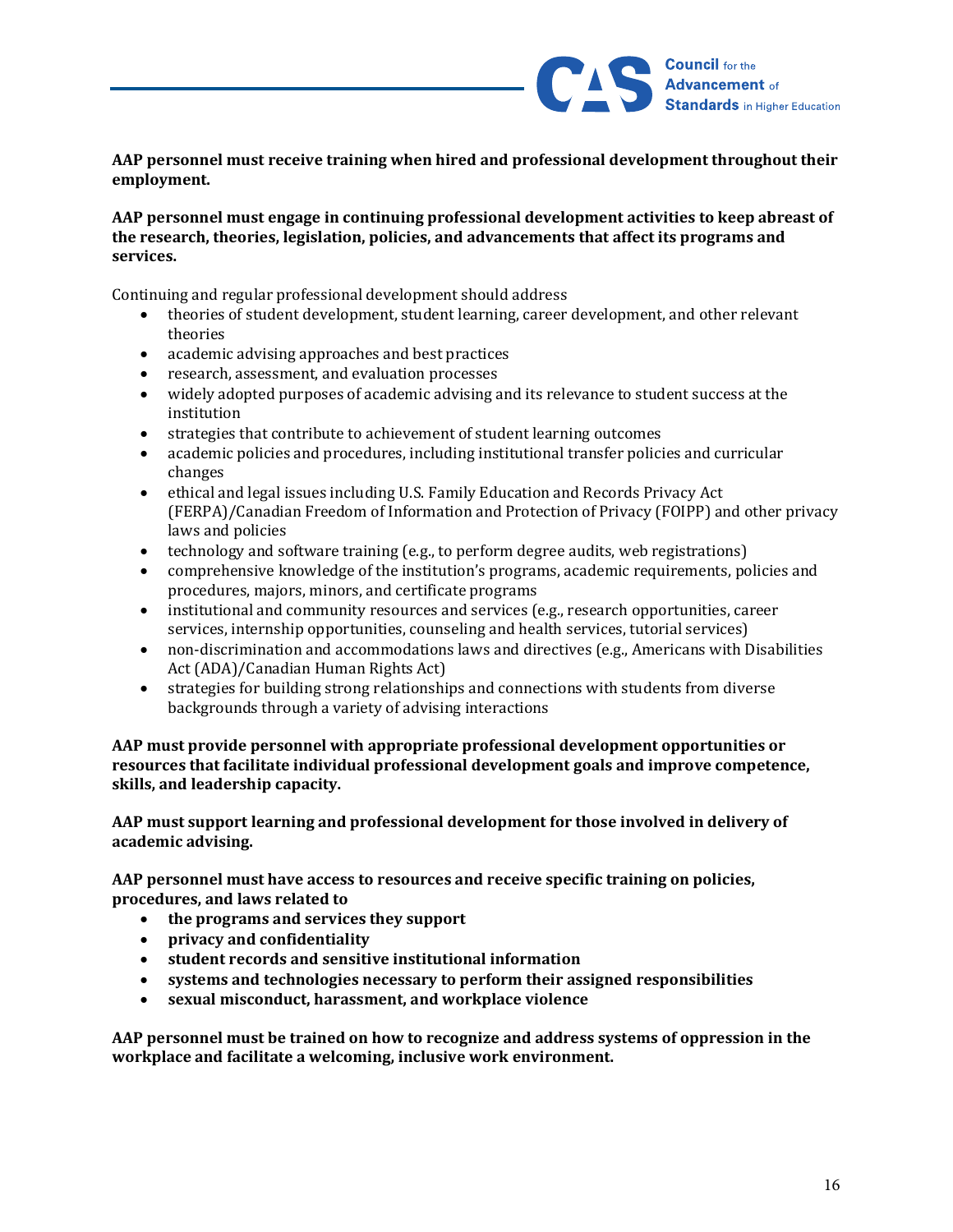

**AAP personnel must be trained on how and when to refer those in need of additional assistance to qualified personnel, and must have access to a supervisor for assistance in making these judgments.**

**AAP must provide advisors with training and development for making effective referrals to both on- and off-campus services and agencies.**

**AAP leaders must ensure that personnel are knowledgeable about and trained in safety, emergency procedures, identifying threatening conduct or behavior, crisis prevention, response, and reporting.**

## *7.4 Paraprofessional Personnel*

**Paraprofessionals working in AAP must be enrolled in an appropriate field of study and/or have relevant experience.**

**Paraprofessionals working in AAP must be carefully selected, trained, supervised, and evaluated by personnel who possess applicable educational credentials, work experience, and have supervisory experience.**

Paraprofessionals and peer advisors may assist advisors.

**AAP leaders must accommodate the dual roles paraprofessionals may have as both student and employee.**

**AAP leaders must**

- **adhere to parameters of paraprofessionals' job descriptions**
- **articulate intended student learning and development outcomes in student employee job descriptions**
- **adhere to agreed-upon work hours and schedules**
- **offer flexible scheduling options as needed by the student employee**
- **work with paraprofessionals to determine suitable compensation if circumstances necessitate additional hours**

#### **Part 8. COLLABORATION AND COMMUNICATION**

#### *8.1 Collaboration*

**Academic Advising Programs (AAP) personnel must collaborate and consult with institutional leaders, faculty, individuals, and departments essential to the success of the program.**

**AAP must collaborate with individuals, groups, communities, and organizations to**

- **establish, maintain, and promote understanding and effective relations**
- **garner support and resources**
- **meet the needs of students, designated clients, and other constituents**
- **achieve program and student outcomes**
- **engage diverse populations to enrich the educational environment**
- **disseminate information about programs and services**
- **solve problems pertinent to the student population, designated clients, or the organization**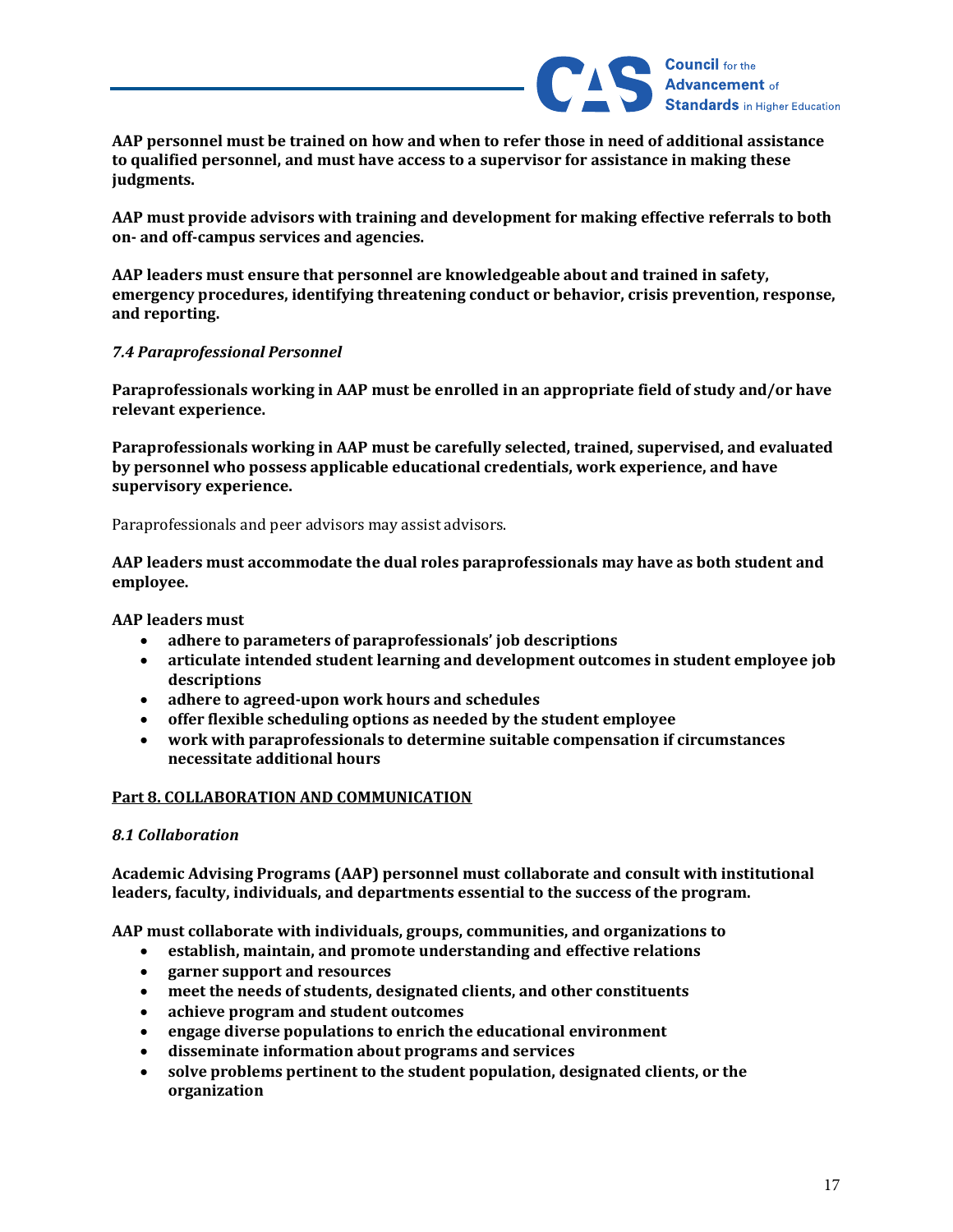

## **AAP must refer students, designated clients, and other constituents to appropriate resources when assistance is needed beyond the functional area's scope.**

For referral purposes, AAP should maintain strong working relationships with relevant external agencies and campus offices. AAP should then provide comprehensive referral information to all who advise.

## *8.2 Communication*

**AAP must provide relevant information, services, and resources that explain its mission and goals.**

**AAP must develop and implement strategies for outreach and promotion.**

**AAP promotional and descriptive information must be accurate and free of deception and misrepresentation.**

## *8.3 Procedures and Guidelines*

**AAP must have and follow procedures and guidelines consistent with institutional policy for**

- **communicating with the media**
- **distributing information through print, broadcast, and online sources**
- **the use of social media**
- **contracting with external organizations for delivery of programs and services**
- **developing relationships with donors**
- **dissemination of relevant information in a timely manner to all constituents**

## *Guiding Principle: Ethical Considerations*

#### **Part 9. ETHICS, LAW, AND POLICY**

#### *9.1 Ethical Statements*

**Academic Advising Programs (AAP) must review and adopt appropriate standards of ethical practice including those of applicable professional associations.**

**AAP must have clearly defined and documented ethical statements addressing**

- **conflicts of interest, or appearance thereof, by personnel in the performance of their work**
- **management of institutional funds**
- **acceptance, in gratis, of cash or merchandise in accordance with institutional advancement reporting policies**
- **solicitation of gifts, in accordance with institutional advancement reporting policies**
- **research and assessment with human participants or animal subjects**
- **confidentiality of research and assessment data**
- **personnel, student, and other designated clients' rights and responsibilities**
- **disclosure of information in student, personnel, and other designated clients' records**

*9.2 Ethical Practice*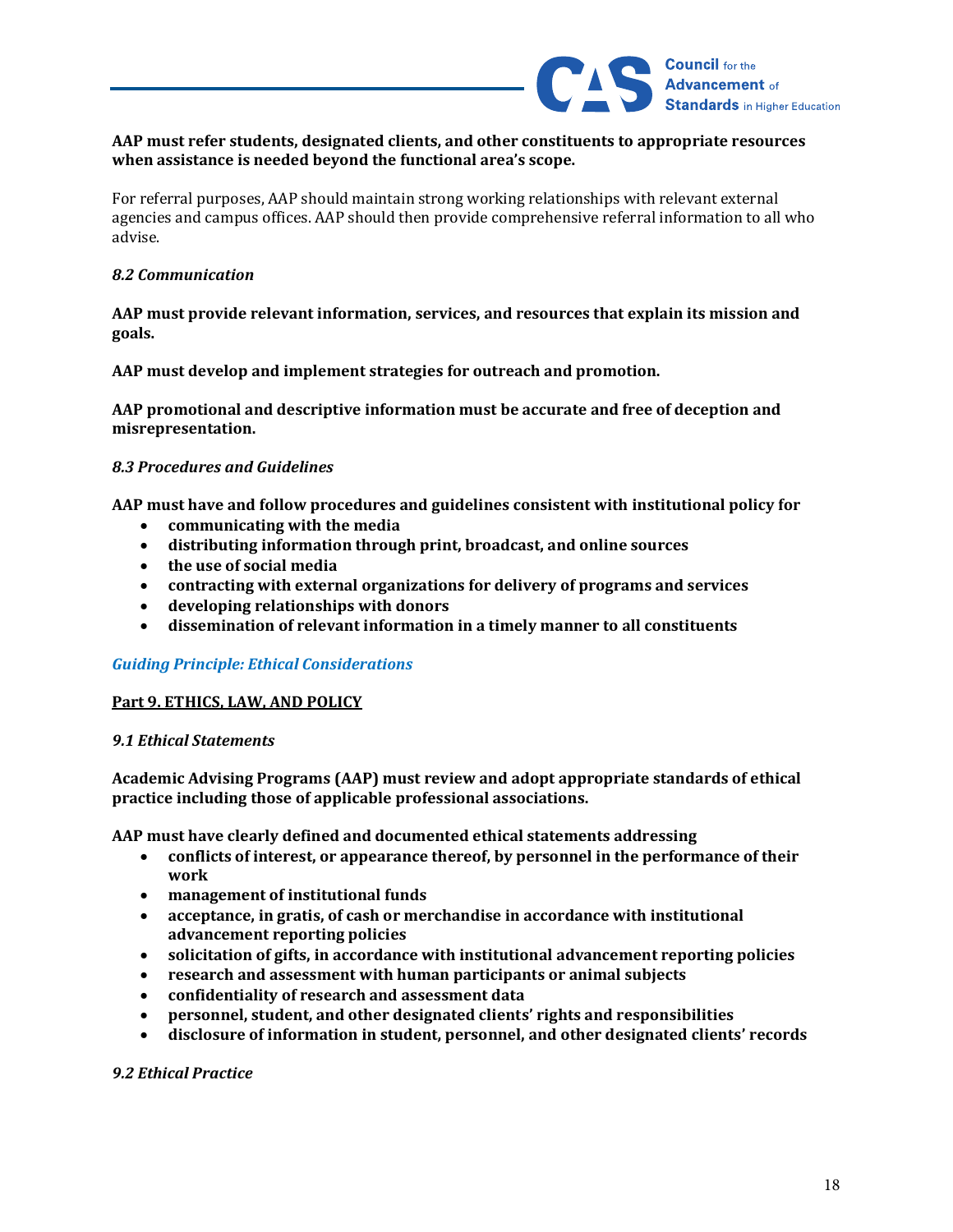

**AAP personnel must employ ethical decision making in the performance of their duties.**

**AAP personnel must recognize and avoid conflicts of interest that could adversely influence their judgment or objectivity and, when unavoidable, recuse themselves from the situation.**

**AAP personnel must be honest, objective, and impartial in their interactions.**

**AAP must demonstrate responsibility for sound and ethical assessment, research, evaluation, and program review.**

**AAP must encourage and provide a forum for personnel to address and report unethical behavior.**

**AAP must address issues surrounding scholarly integrity.**

**AAP personnel must perform duties within the scope of their position, training, expertise, and competence.**

**AAP personnel must make referrals when issues presented exceed the scope of their position.**

**AAP personnel must recognize their responsibility to ensure the privileged, private, or confidential nature of advisors' interactions with students is not sacrificed.**

#### *9.3 Legal Obligations and Responsibilities*

**AAP must comply with laws, regulations, policies, and procedures that relate to its respective responsibilities and that pose legal obligations, limitations, risks, and liabilities for the institution as a whole.**

**Advisors must be knowledgeable about and sensitive to laws, regulations, policies, and procedures, particularly those governing harassment, use of technology, personal relationships with students, privacy of student information, non-discrimination, and equal opportunity policies.**

**In accordance with governmental laws, institutional policy, and standards of good professional practice, AAP personnel who are concerned about students' well-being must ensure that they are referred to appropriate resources.**

**AAP must have a process for accessing legal advice needed for personnel to carry out their assigned responsibilities.**

**AAP must not discriminate based upon institutional policies, codes, or governmental laws.**

**AAP must purchase or obtain permission to use copyrighted materials and instruments. References to copyrighted materials and instruments must include appropriate citations.**

#### *9.4 Policies and Procedures*

**AAP must have written policies and procedures on operations, transactions, or tasks that have legal implications.**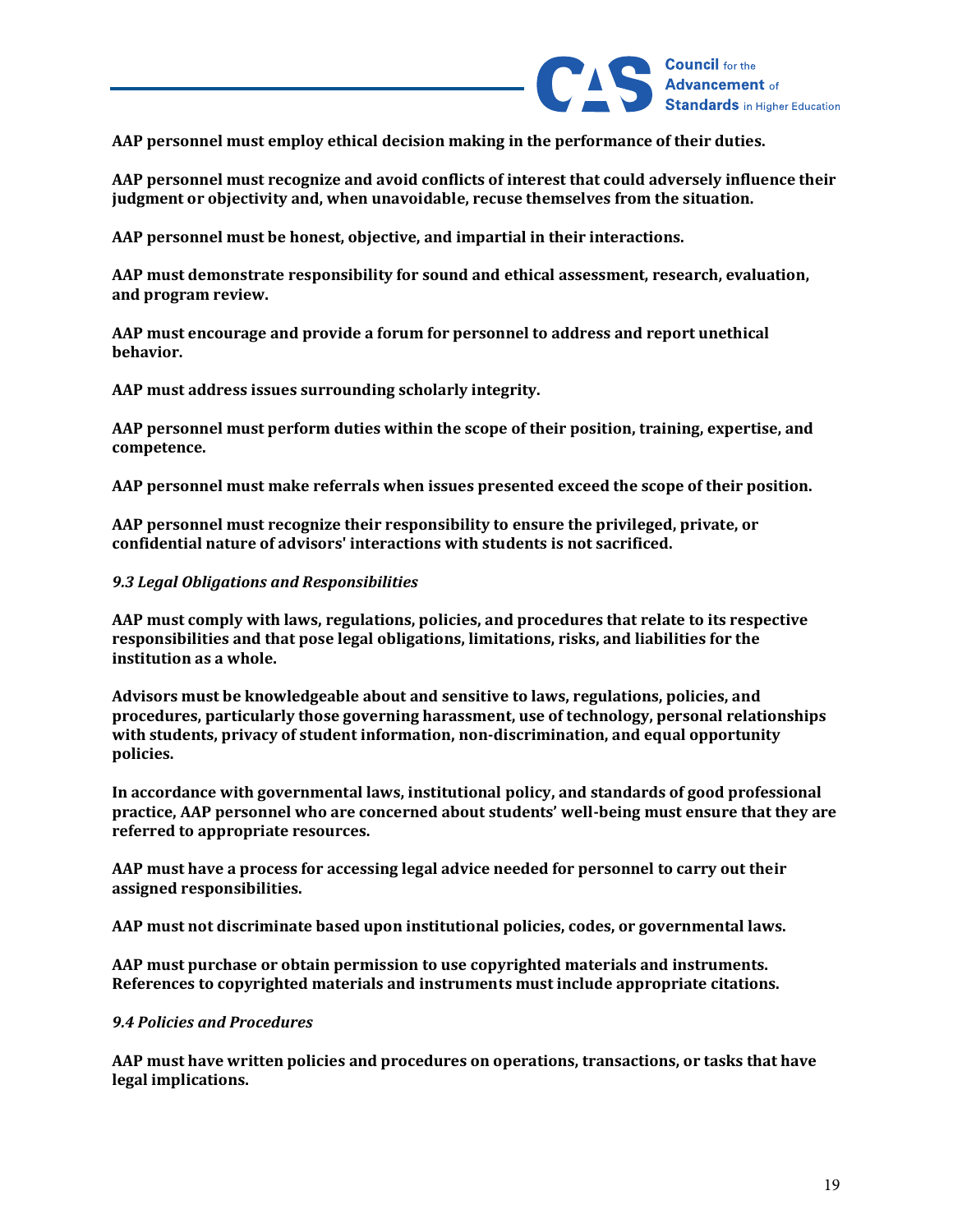

**AAP must have and follow a timeline for reviewing policies and procedures. The creation and revision of policies and procedures must be informed by available evidence, and policies and procedures that inform the management of higher education.**

**AAP must have policies and procedures consistent with institutional policy for responding to threats, emergencies, and crisis situations.**

## *9.5 Communication of Ethical and Legal Obligations*

**AAP must educate new personnel to relevant ethical standards, statements of ethical practice, and related institutional policies and procedures.**

**AAP must inform its users of ethical and legal obligations and limitations emanating from codes and laws or from licensure requirements.**

**AAP personnel must provide students, designated clients, and constituents with information about student privacy rights and personnel's disclosure obligations.**

**AAP must create ongoing opportunities to explore and examine basic ethical beliefs important to the functional area.**

**AAP must inform personnel about internal and external governance organizations that affect the functional area.**

**AAP must inform personnel about professional liability insurance options and refer them to external sources if the institution does not provide coverage.**

#### *9.6 Addressing Harassment and Hostile Environments*

**AAP personnel must neither participate in nor condone any form of harassment or activity that demeans persons or creates an intimidating, hostile, or offensive environment.**

**AAP must adhere to institutional policies and procedures regarding sexual misconduct, harassment, and workplace violence.**

#### *Guiding Principle: Learning-Conducive Structures, Resources, and Systems*

#### **Part 10. FINANCIAL RESOURCES**

#### *10.1 Funding*

**Academic Advising Programs (AAP) must have the funding that is necessary to accomplish its mission and goals.**

**AAP must determine with administrative leadership what funding is necessary.**

#### **Sufficient institutional and financial resources must be provided to assist professional development of academic advisors.**

Financial resources should be used to raise awareness of the academic advising program and its value to a range of stakeholders.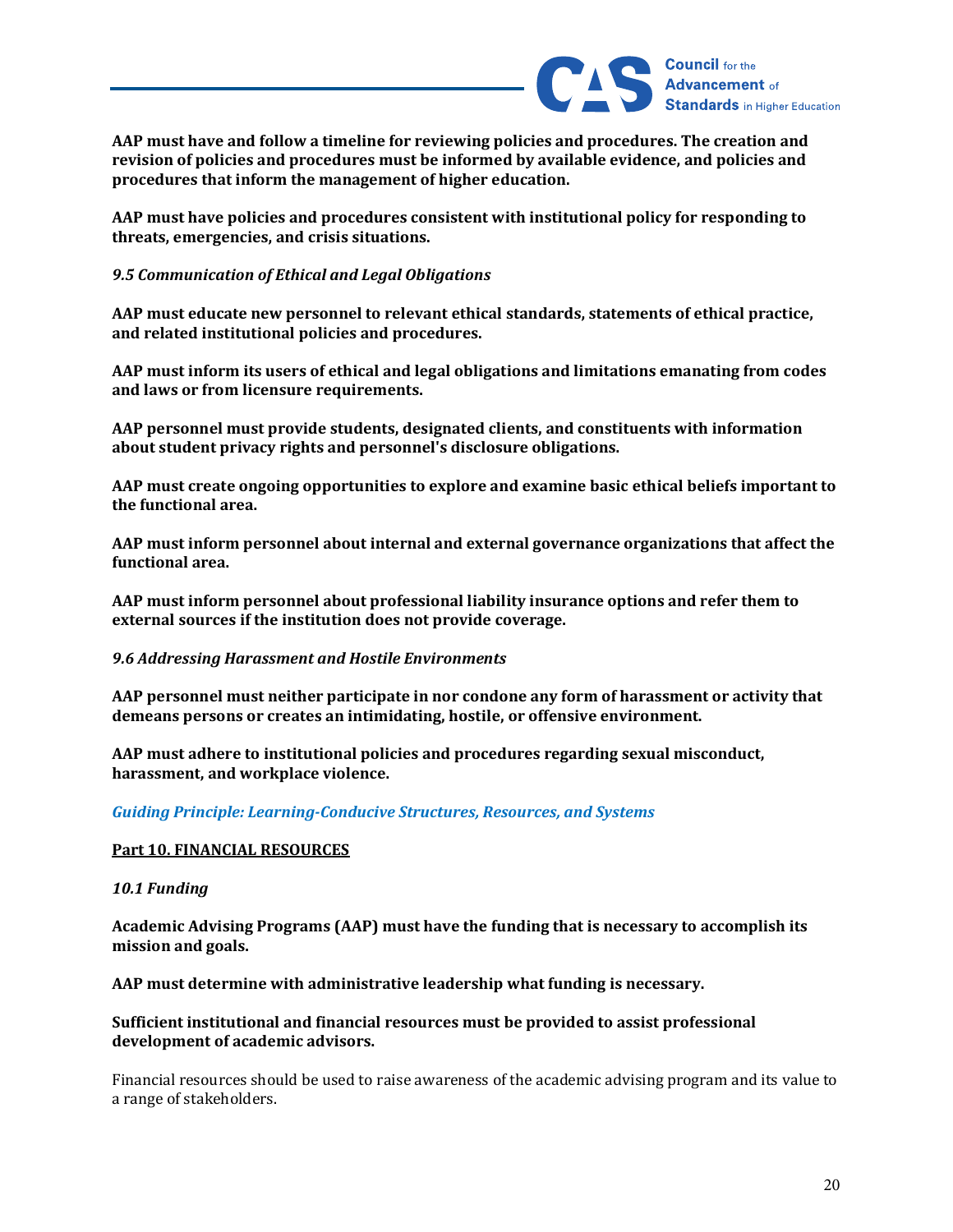

## *10.2 Financial Planning*

**In establishing and prioritizing funding resources, AAP must conduct comprehensive analyses to determine**

- **unmet needs of the unit**
- **relevant expenditures**
- **external and internal resources**
- **impact on students and the institution**

**AAP must use the budget as a planning tool to reflect commitment to the mission and goals of the functional area and of the institution.**

**AAP financial reports must provide an accurate financial overview of the organization and provide clear, understandable, and timely data upon which personnel can plan and make informed decisions.**

#### *10.3 Financial Management*

**AAP must manage funds in accordance with established governmental laws and institutional policies, procedures, and guidelines.**

**AAP must demonstrate responsible stewardship and use of fiscal resources.**

**AAP must have procedures and guidelines consistent with institutional policy for applying to and managing funds from external resources.**

**AAP must be provided with the institutional and financial resources to assist with professional development of personnel.**

**AAP procurement procedures must**

- **be consistent with institutional policies**
- **ensure that purchases comply with laws and codes for usability and access**
- **ensure that the institution receives value for the funds spent**
- **consider information available for comparing the ethical and environmental impact of products and services purchased**

#### **Part 11. TECHNOLOGY**

#### *11.1 Systems Management*

**Academic Advising Programs (AAP) must have current technology to support the achievement of its mission and goals.**

**AAP must incorporate accessibility features into technology-based programs and services.**

**AAP must ensure that personnel and constituents have access to training and support for technology use.**

**AAP must back up data on a cycle established in partnership with the institution's information technology department.**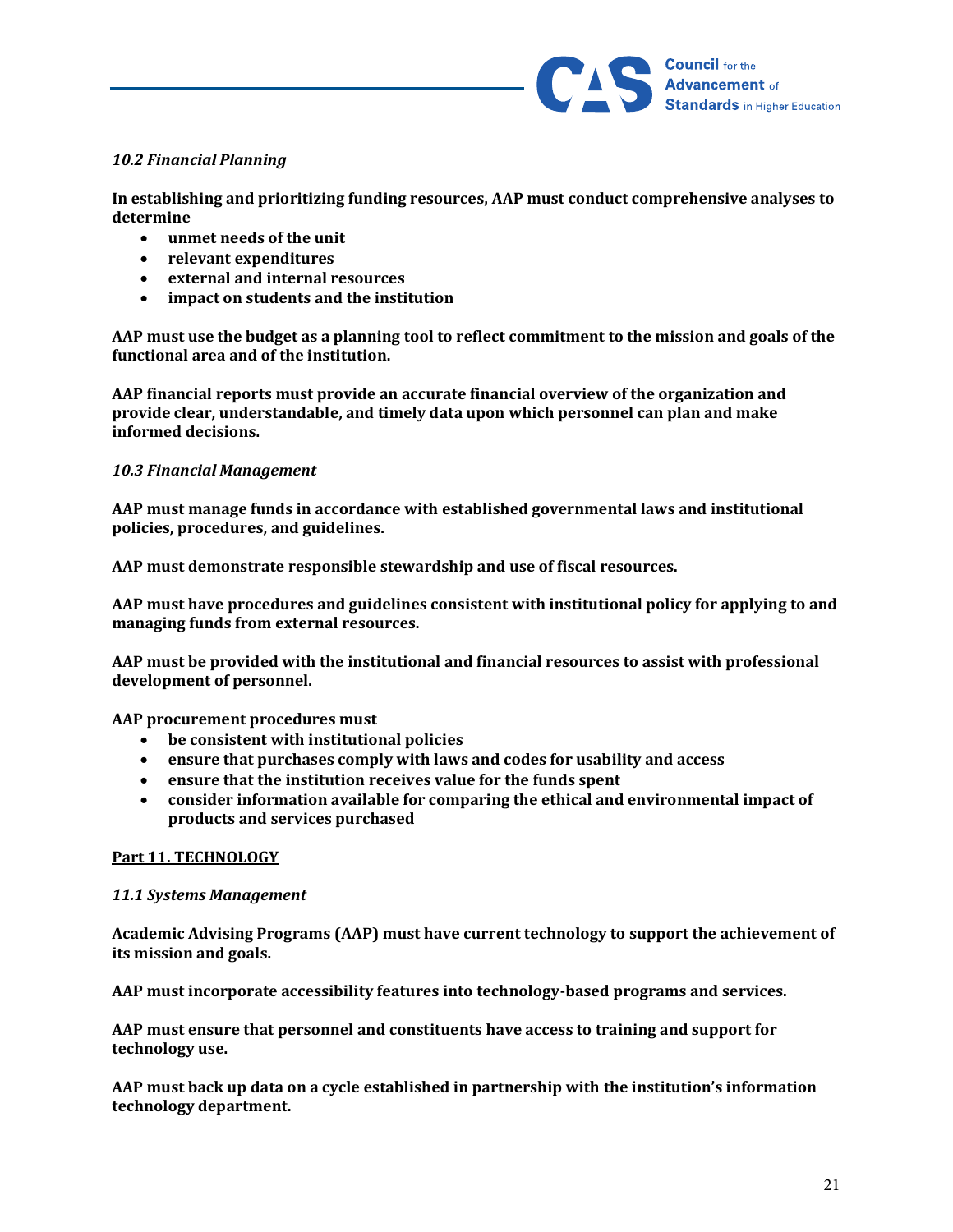

**AAP must implement a replacement plan and cycle for all technology with attention to sustainability.**

## *11.2 User Engagement*

**AAP must use technology to enhance the delivery of programs and services for all constituents.**

**AAP must employ appropriate and accessible technology to support the delivery of advising information.**

**AAP must ensure that online and technology-assisted advising includes appropriate processes for obtaining approvals, consultations, and referrals.**

**AAP must ensure that technology addresses constituent needs.**

**AAP must employ technologies that facilitate user interaction.**

**AAP must provide secure remote access.**

*11.3 Compliance and Information Security*

**AAP must have policies on the appropriate use of technology that are clear and easily accessible.**

**AAP must comply with governmental codes and laws and with institutional technology policies and procedures.**

**AAP must provide a secure platform when conducting financial transactions, in accordance with industry best practices.** 

#### *11.4 Communication*

**AAP must have updated websites that provide information to all constituents in accessible formats.**

**AAP must use technology that allows users to communicate sensitive information in a secure format.**

**AAP must evaluate relevant social media platforms and techniques for communication, and implement those that best meet constituent needs.**

**AAP must evaluate multiple modes of communication including, but not limited to, phone, text, and web chat.**

#### **Part 12. FACILITIES AND INFRASTRUCTURE**

#### *12.1 Design of Facilities*

**Academic Advising Programs (AAP) facilities must be located in suitable spaces designed to support the functional area's mission and goals.**